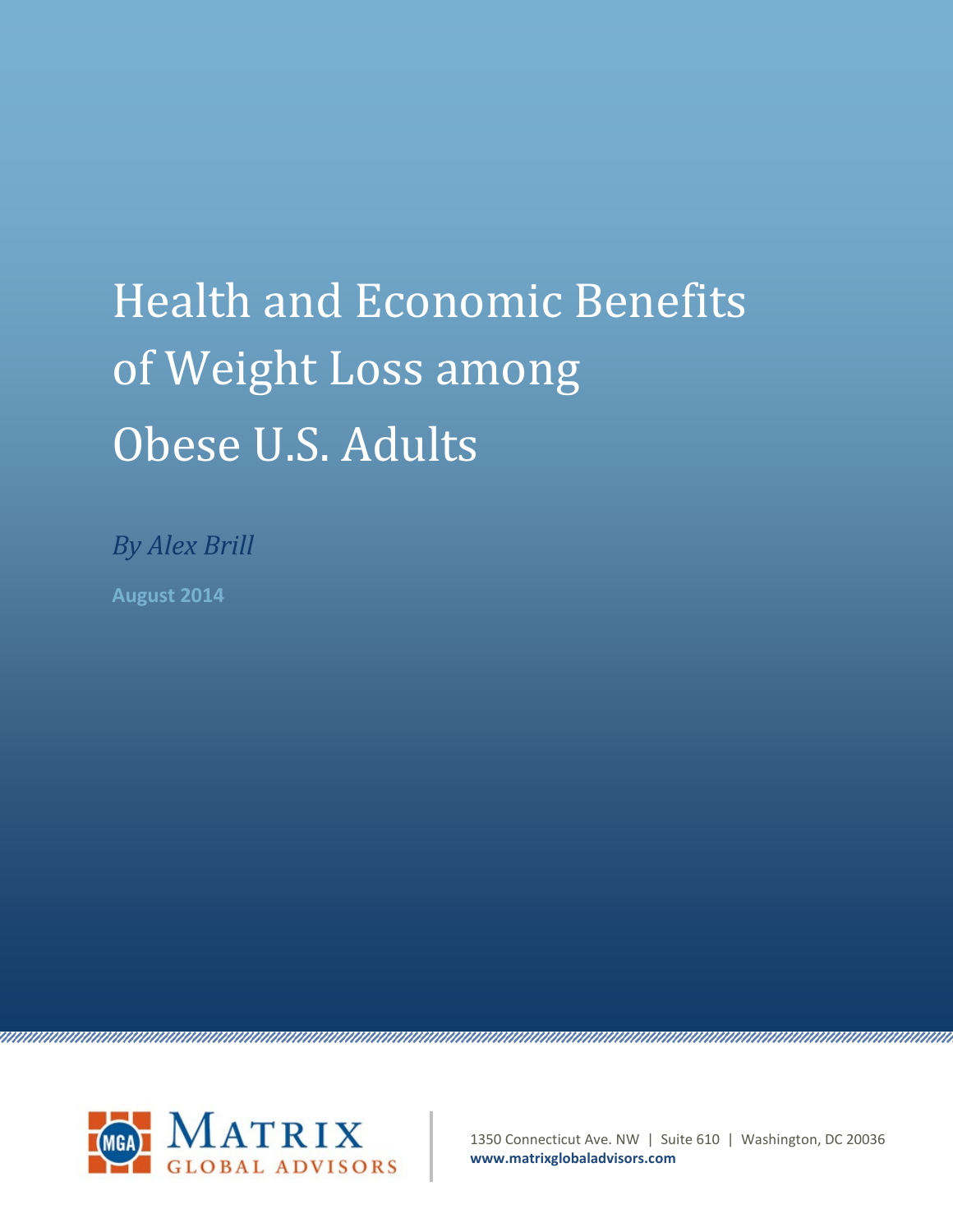# **EXECUTIVE SUMMARY**

The prevalence of obesity in the United States has reached 35 percent nationally and 40 percent among the elderly population—double what it was a generation ago. This compares to an obesity rate of 18.4 percent across all industrialized economies. High obesity rates and rising health care costs make obesity a costly disease. Health economists estimate that obesity is responsible for 27 percent of the increase in overall per-capita health care spending from 1987 to 2001.

Understanding the extent of the problem and the potential benefits of weight loss is key for U.S. policymakers pursuing solutions to the obesity epidemic. This paper quantifies the health and economic burdens that obesity creates and presents evidence of both the health benefits and savings opportunities that arise from weight loss among obese U.S. adults.

Obesity among all U.S. adults is estimated to generate \$147 billion in annual medical spending. By this measure, the cost of treating an obese person is \$1,429 greater than the cost of treating a person of normal weight. Another estimate puts obesity's annual direct cost at \$209.7 billion, or \$2,741 higher per capita.

Obesity drives health care spending primarily through the increased prevalence of costly comorbidities such as diabetes, cardiovascular disease (CVD), osteoarthritis, and certain cancers. The direct cost of these diseases is enormous and highly associated with obesity. For example, nearly half of all individuals with CVD are obese, and CVD costs nearly \$200 billion annually. Moreover, the risk of developing these comorbid diseases is significantly higher for the obese population. For example, the risk of developing type 2 diabetes is over 12 times greater for an obese woman compared to a nonobese woman.

Weight loss has been shown to improve health outcomes, which translates into cost savings. In addition, weight loss among obese individuals without a comorbid condition can dramatically reduce the risk of developing a comorbidity. This paper estimates the potential savings, nationally and for the Medicare population, from preventing the development of five comorbidities by reducing obesity rates by 10 percent. (See the following table for a summary of the savings estimates.)

| <b>Savings from Preventing Onset of Select Comorbidities</b><br>through 10% Reduction in Obesity Rate |                      |                         |  |  |
|-------------------------------------------------------------------------------------------------------|----------------------|-------------------------|--|--|
| <b>Comorbidity</b>                                                                                    | <b>Total Savings</b> | <b>Medicare Savings</b> |  |  |
| Type 2 Diabetes                                                                                       | \$852,285,656        | \$281,539,748           |  |  |
| Hypertension                                                                                          | \$282,826,916        | \$138,857,879           |  |  |
| Osteoarthritis                                                                                        | \$149,867,970        | \$45,748,216            |  |  |
| <b>Colorectal Cancer</b>                                                                              | \$71,800,531         | \$42,181,898            |  |  |
| <b>Breast Cancer</b>                                                                                  | 30,469,895           | \$11,485,731            |  |  |

*Note: Estimates reflect gross savings since they do not include the cost of interventions. Moreover, the results should not be added as there may be some overlap of risk factors for the various diseases.*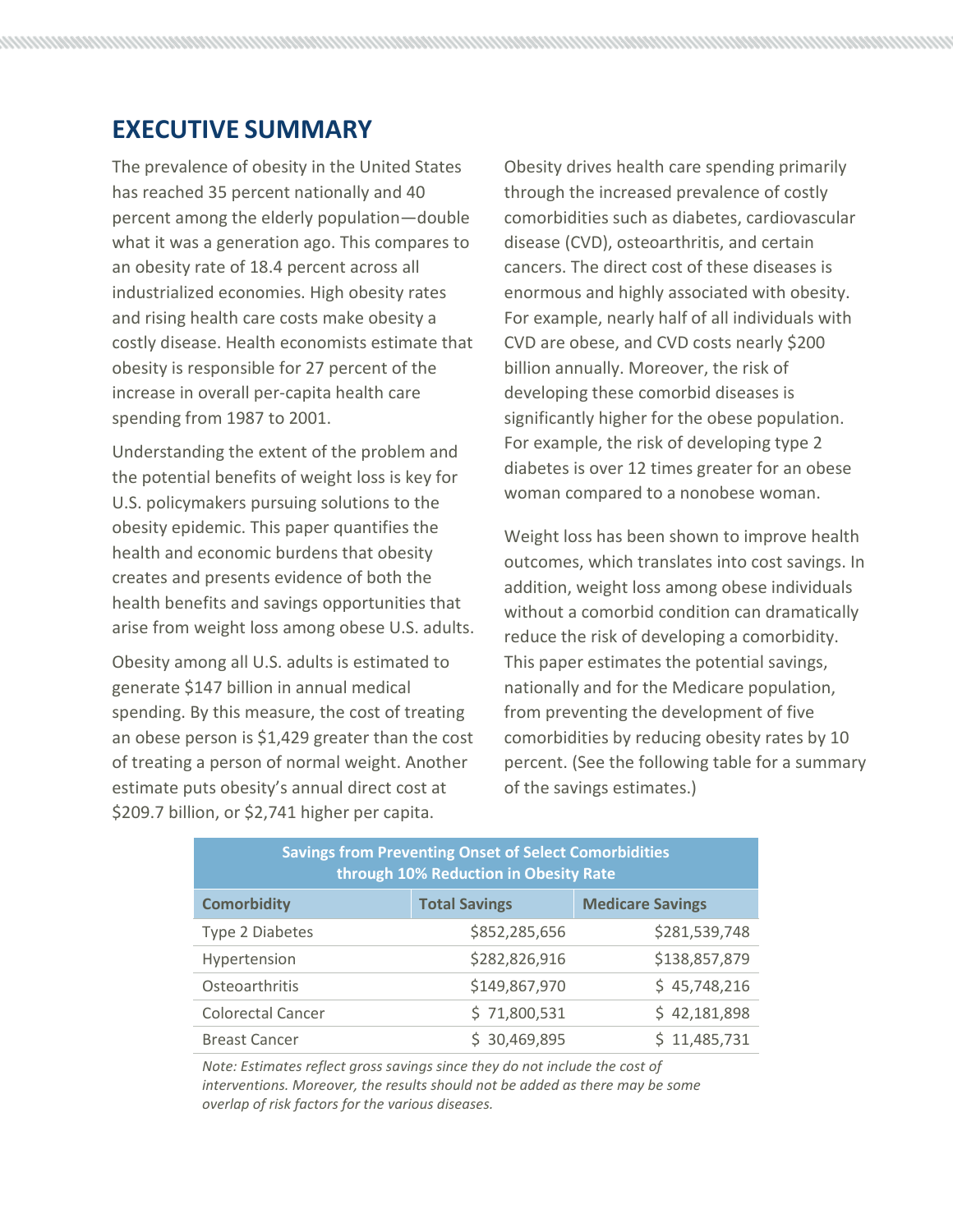# **INTRODUCTION**

There is consensus among policymakers, health care professionals, health economists, health policy researchers, and other experts that obesity is a national problem. The United States has the highest obesity rate in the world, and we face up to \$209.7 billion per year in additional obesity-related health care costs. For the sake of both our nation's health and our economy, it is imperative that we lose weight.

Understanding the extent of the obesity epidemic and the potential benefits of weight loss is key for U.S. policymakers pursuing solutions to this problem. With this in mind, this two-part paper first quantifies the health and economic burdens that obesity creates and then presents evidence of both the health benefits and savings opportunities that arise from weight loss among obese U.S. adults.

### **I. HEALTH AND ECONOMIC BURDENS OF OBESITY**

The standard metric for identifying obesity is body mass index (BMI), calculated as weight (in kilograms) divided by height (in meters) squared. An individual with a BMI of 30 or greater is considered obese (for example, an individual 5' 9" tall and 203 lbs.). While BMI does not measure a person's body fat percentage directly, it has been shown to be a useful, noninvasive, and cost-effective means for determining obesity rates. Some researchers have criticized the metric as too crude, but Frankenfield et al. (2001) find that, though it may underreport obesity relative to bioelectrical impedance (a technique for estimating body fat percentage), BMI is an effective predictor of body fat for those with a BMI greater than 30.

In this section, we look first at U.S. obesity rates and trends, situating the United States among

other countries' experience with obesity. We turn next to estimates of the various kinds of diseases and costs associated with obesity in the United States.

# **Obesity Prevalence**

The United States leads the world in obesity, with particularly high rates among retirementage Americans and minorities. While there is a wide disparity in obesity globally, obesity rates have been climbing in most developed nations. This section looks first at obesity prevalence in the United States and then globally.

# **U.S. Prevalence**

Obesity prevalence—the share or proportion of a population that is obese—is 35 percent among all U.S. adults but varies significantly by subpopulation. For example, the obesity rate is more than 42 percent among Hispanics and nearly 48 percent among blacks (Ogden et al. 2014). Among low-income women and women without a high-school diploma, obesity prevalence is 42 percent (Ogden et al. 2010). More than 40 percent of U.S. adults age 65–74 are obese. Older women used to outpace older men in obesity prevalence, but in the last fifteen years, obesity has increased among older men while remaining steady among older women (Fakhouri et al. 2012).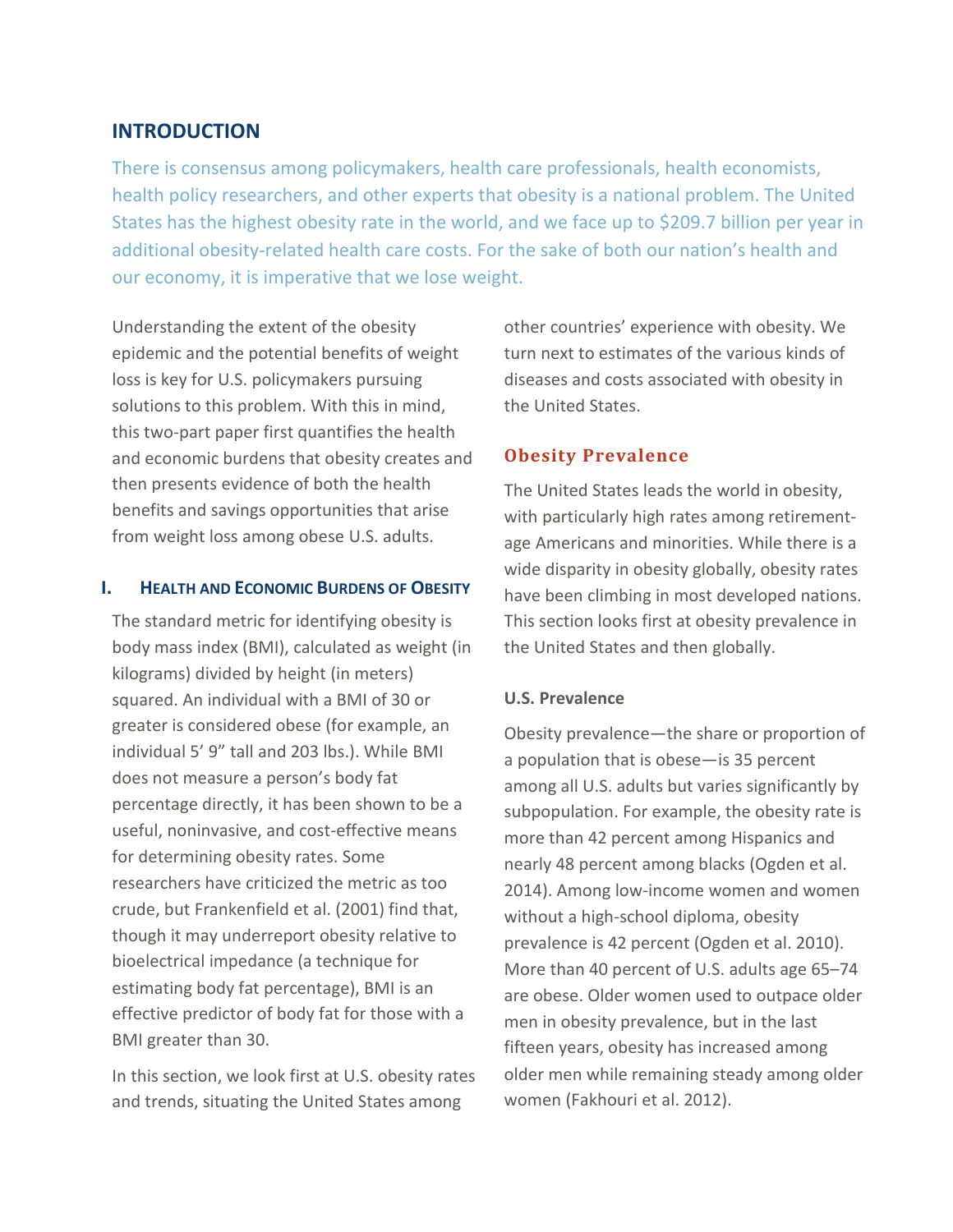No state has a rate below 20 percent, and thirteen states have rates above 30 percent: Alabama, Arkansas, Indiana, Iowa, Kentucky, Louisiana, Michigan, Mississippi, Ohio, Oklahoma, South Carolina, Tennessee, and West Virginia (CDC 2014a).

The obesity rate among U.S. adults doubled between 1980 and 2003 but has plateaued in the last decade (Trust for America's Health 2013 and Ogden et al. 2014). The rise in obesity was marked by stark differences across subpopulations. For example, the obesity rate increased more quickly between 1999 and 2011 for Americans with higher education than for those with less education (OECD 2014).

## **Global Prevalence**

While the United States has outpaced other developed countries in the rate and rise in obesity, obesity rates have been climbing around the globe. The average obesity rate across all OECD economies is 18.4 percent, nearly half the rate in the United States, which has the highest rate of all 34 OECD countries (see Figure 1 on the following page). Obesity rates in China, Japan, Indonesia, and India are below 4 percent. Obesity rates in France and Germany are just below 15 percent, and in Canada just above 25 percent. Only two countries, Mexico and New Zealand, join the United States with rates above 30 percent (OECD 2014).

# **U.S. Obesity Spending**

Medical spending on obesity and its associated diseases (or comorbidities) is known as the direct cost. The indirect cost refers to the

nonmedical burden of obesity (for example, reduced productivity from absenteeism and disability).

A spectrum of chronic diseases afflicts Americans and leads to significant health care expenditures and other economic costs. Obesity, a chronic disease itself, contributes to the incidence (the risk of acquiring a disease in a given time period) of numerous other chronic diseases, each with its own cost burden and impact on the U.S. economy. More than 75 percent of all U.S. health expenditures are the result of chronic diseases (CDC 2009).

This section examines the aggregate direct cost of obesity before turning to the direct cost of select comorbidities, the Medicare costs associated with obesity and comorbidities, and the indirect cost of obesity.

> People who are obese are much more likely to be hospitalized, a huge cost to the U.S. health care system. Almost one-third of U.S. health care spending goes toward inpatient hospital services.

#### **Aggregate Direct Cost of Obesity**

The direct cost of obesity comprises spending on doctors' visits, prescription drugs, emergency room visits, hospitalizations, surgeries, and other medical treatments. Obesity has been shown to substantially increase health spending. For example, people who are obese are much more likely to be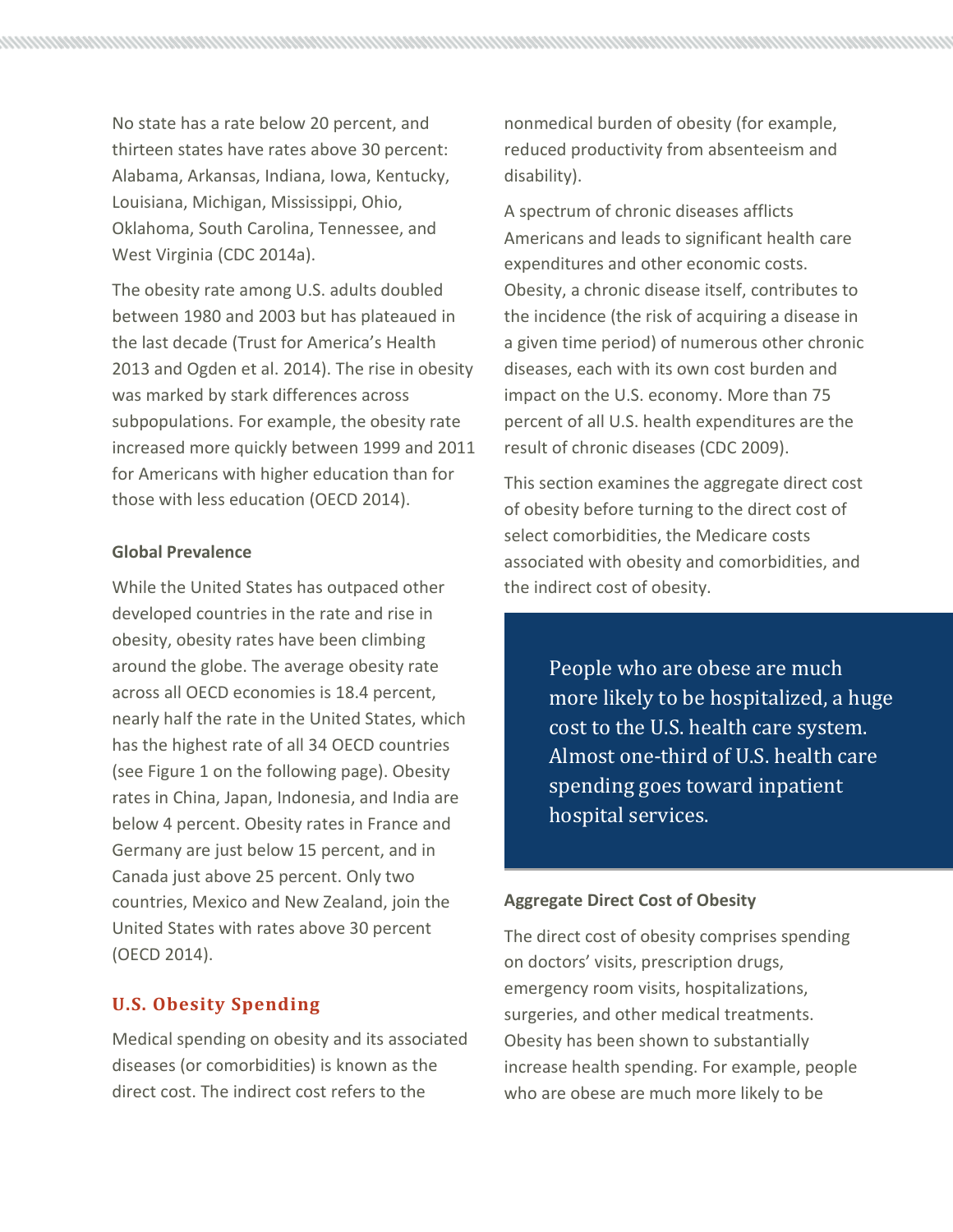

hospitalized, a huge cost to the U.S. health care system. The Agency for Healthcare Research and Quality reports that almost one-third of U.S. health care spending goes toward inpatient

hospital services (Weiss et al. 2014). Korda et al. (2013) find that, compared with people with normal BMI, severely obese people (defined as having a BMI of 35–50) age 45–64 face twice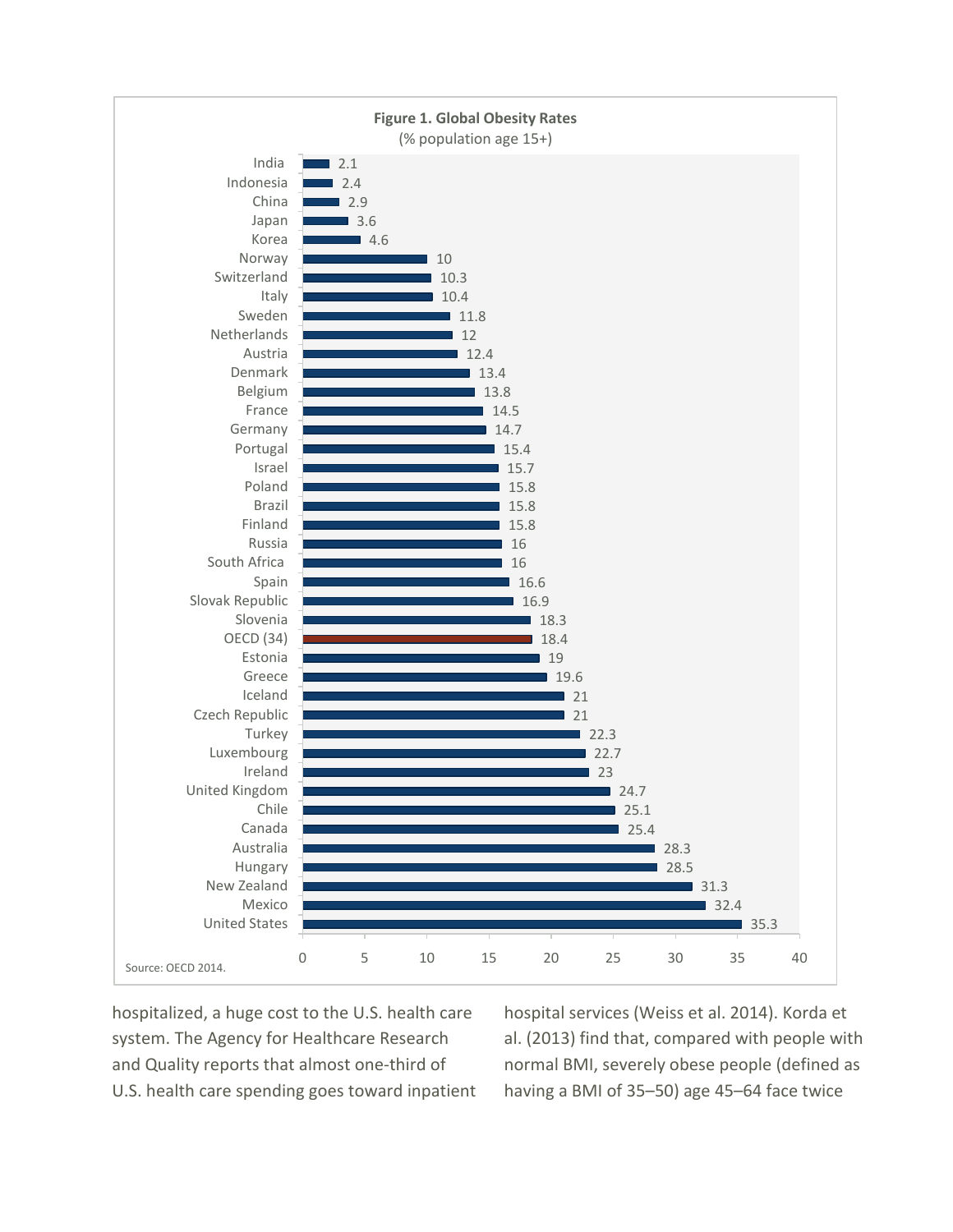the risk of hospitalization, while the risk of hospitalization for severely obese people age 65–79 is 50–60 percent greater than it is for those of normal weight in that age cohort.

Thorpe et al. (2004) examine the increase in medical spending due to obesity between 1987 and 2001 using 1987 data from the National Medical Expenditure Survey and 2001 data from the Medical Expenditure Panel Survey, Household Component. In 1987, health care spending for obese people was 15.2 percent higher than spending for those of normal weight. By 2001, this difference had grown to 37 percent. Thorpe and coauthors estimate that obesity is responsible for 27 percent of the increase in overall per-capita health care spending during this time. In dollar terms, medical spending on an obese person relative to someone of normal weight was \$321 greater in 1987 and \$1,609 greater in 2001.

In an oft-cited study of the total direct cost of obesity, Finkelstein et al. (2009) estimate the annual direct cost of obesity using data from the National Health Expenditure Accounts (NHEA) and the Medical Expenditure Panel Surveys (MEPS). Finkelstein and coauthors note that NHEA data include institutionalized patients, while MEPS data do not. This difference yields higher estimates from NHEA data. Based on MEPS data, obesity is estimated to generate \$86 billion in additional annual medical spending in the United States. On a per-capita basis, the annual cost of treating an obese person is \$1,429 greater than the cost of treating a person of normal weight. Using NHEA data causes the total estimate to rise to \$147 billion per year.

Cawley and Meyerhoefer (2012) find that these and other estimates of obesity's direct cost likely are too low. Cawley and Meyerhoefer analyze MEPS data, which Finkelstein et al. (2009) use for their lower estimate, but employ an instrumental variables approach, which allows them to correct for statistical issues (endogeneity and reporting error, specifically) that inhibit previous models. Using a family member's weight as an instrument, Cawley and Meyerhoefer estimate that obesity generates annual direct costs of \$209.7 billion. By this measure, annual spending on medical care is \$2,741 higher for an obese person than it is for someone of normal weight. This compares to \$1,300 per person in excess health spending attributable to smoking (Congressional Budget Office 2012).

> Cawley and Meyerhoefer estimate that obesity generates annual direct costs of \$209.7 billion.

#### **Direct Cost of Comorbidities**

Because much of the direct cost of obesity is attributable to high-cost comorbidities, looking at these diseases individually offers a more granular perspective on the drivers of obesity's direct cost. Guh et al. (2009) identify twenty prominent comorbidities of obesity: asthma, cancer (breast, colorectal, endometrial, esophageal, kidney, ovarian, pancreatic, and prostate), chronic back pain, congestive heart failure, coronary heart disease, dyslipidemia,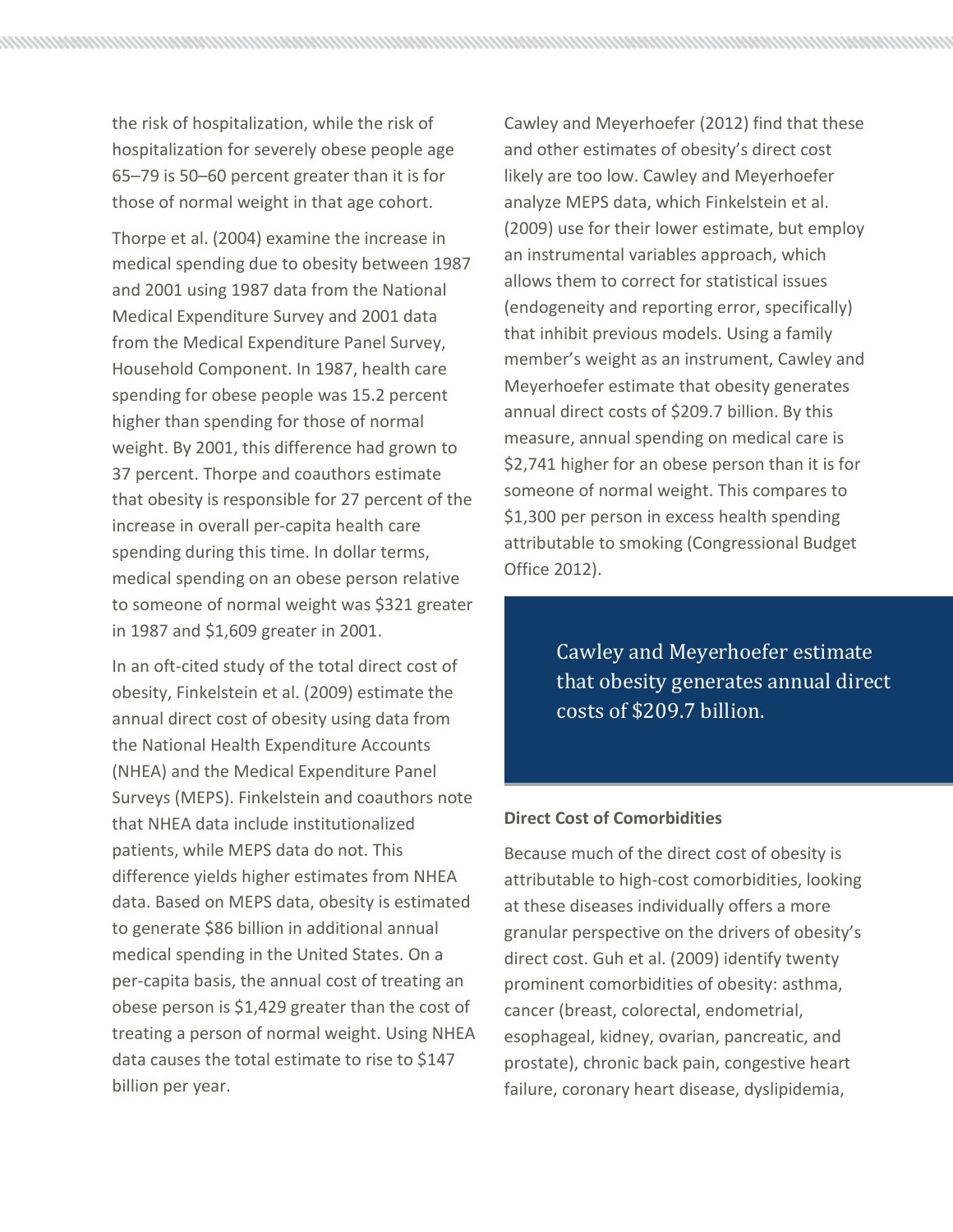gallbladder disease, hypertension, osteoarthritis, pulmonary embolism, stroke, sleep apnea, and type 2 diabetes. This list is by no means comprehensive. Here, we highlight eight comorbidities and their estimated annual direct costs, as well as the risk of obese people developing the diseases relative to those of normal weight. Relative risk estimates are drawn from Guh et al. (2009). It should be noted that, since there may be some overlap in the cost of these diseases, the cost estimates should not be summed to reach a total cost. See Table 1 at the end of this section for a summary of the direct costs and relative risks.

**Cardiovascular Disease.** Cardiovascular disease (CVD) comprises a number of different diseases of the heart. Among U.S. adults with CVD, 49 percent are obese (Go et al. 2014).

•Annual direct cost of CVD in the United States: \$193.4 billion (Ibid.). (This includes coronary heart disease and hypertension, which are presented individually below.)

**Osteoarthritis.** The most prevalent type of arthritis, osteoarthritis causes joint degeneration and often leads to disability in people who suffer from the disorder. Because obesity causes strain on weight-bearing joints, it is associated with the incidence of osteoarthritis.

- •Annual direct cost of osteoarthritis in the United States: \$185.5 billion (Kotlarz et al. 2009).
- For obese men and women, the risk of developing osteoarthritis is 4.20 and 1.96 times greater, respectively, than the risk for men and women of normal weight.

**Type 2 Diabetes.** Diabetes is a disease characterized by high levels of blood glucose (i.e., blood sugar). Type 2 diabetes, which is prominently linked to obesity, causes the body to stop responding to the insulin that it produces naturally to absorb glucose. (Type 1 diabetes is far less common, is not associated with weight, and typically develops during childhood.) In the United States, 28.9 million people age 20 or older have diabetes. Of these, 90–95 percent (or approximately 26.0 million– 27.5 million people) have type 2 diabetes (CDC 2014b). Nearly 55 percent of people with diabetes are obese (CDC 2004).

- •Annual direct cost of type 2 diabetes in the United States: \$105.7 billion (Dall et al. 2009).
- For obese men and women, the risk of developing type 2 diabetes is 6.74 and 12.41 times greater, respectively, than the risk for men and women of normal weight.

Because much of the direct cost of obesity is attributable to high-cost comorbidities, looking at these diseases individually offers a more granular perspective on the drivers of obesity's direct cost.

**Hypertension.** Hypertension, or high blood pressure, is characterized by systolic blood pressure of 140 mm Hg or higher or diastolic blood pressure of 90 mm Hg or higher.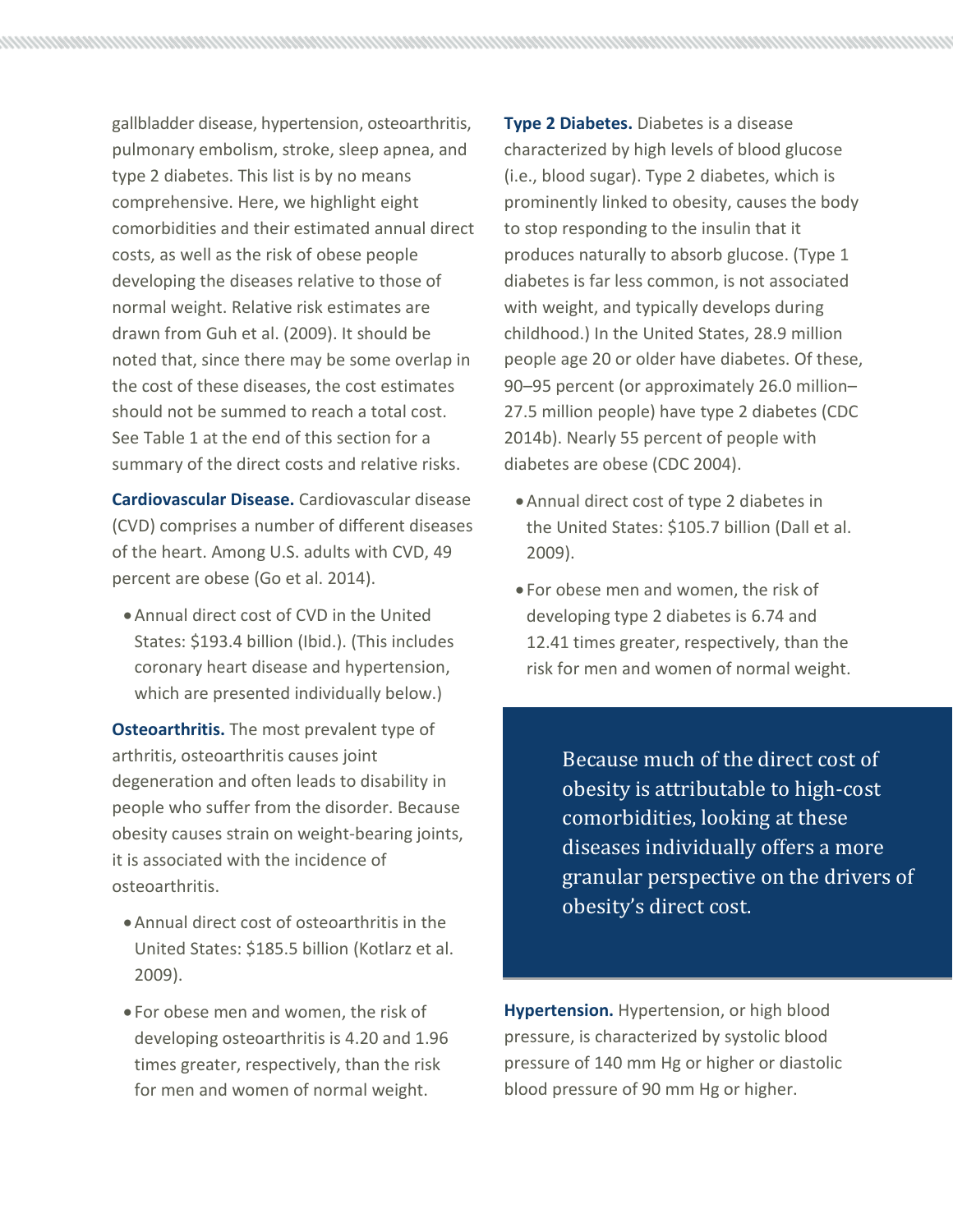Compared to a nonobese individual, an obese person is twice as likely to have hypertension (Kotchen 2008).

- •Annual direct cost of hypertension in the United States: \$69.9 billion (Heidenreich et al. 2011).
- For obese men and women, the risk of developing hypertension is 1.84 and 2.42 times greater, respectively, than the risk for men and women of normal weight.

**Coronary Heart Disease.** Coronary heart disease (CHD) is the most common heart disease and the leading cause of death for U.S. adults (NHLBI 2012). Also known as coronary artery disease, CHD causes plaque to build up in the arteries and increases the risk of heart attack. In 2010, CHD caused approximately one in six deaths (Go et al. 2014).

- •Annual direct cost of CHD in the United States: \$35.7 billion (Heidenreich et al. 2011).
- For obese men and women, the risk of developing CHD is 1.72 and 3.10 times greater, respectively, than the risk for men and women of normal weight.

**Breast Cancer.** Obesity is linked to several types of cancer, the costliest of which is breast cancer (Mariotto et al. 2011). According to the National Cancer Institute, obesity is associated in particular with breast cancer among postmenopausal women, likely because of higher estrogen levels among obese women in this cohort (NCI 2012).

- •Annual direct cost of breast cancer in the United States: \$16.5 billion (Mariotto et al. 2011).
- For obese women, the risk of developing breast cancer is 1.13 times greater than the risk for women of normal weight.

**Obstructive Sleep Apnea.** People who have obstructive sleep apnea (OSA) experience repeated interruptions in breathing as they sleep. Oxygen and sleep deprivation put people with OSA at higher risk for CVD and diabetes, among other diseases. OSA prevalence is low among normal-weight middle-aged individuals: 2–3 percent in men and 4–5 percent in women. But among the obese, OSA prevalence is over 30 percent (Pillar and Shehadeh 2008). Put another way, 70 percent of people with OSA are obese (Tuomilehto et al. 2013).

•Annual direct cost of OSA in the United States: \$16.0 billion (Kayyali et al. 2008).

**Colorectal Cancer.** The second costliest obesity-linked cancer is colorectal cancer (Mariotto et al. 2011). According to the National Cancer Institute, the link between obesity and colorectal cancer is stronger among men than women and is particularly associated with waist circumference (NCI 2012).

- •Annual direct cost of colorectal cancer in the United States: \$14.1 billion (Mariotto et al. 2011).
- For obese men and women, the risk of developing colorectal cancer is 1.95 and 1.66 times greater, respectively, than the risk for men and women of normal weight.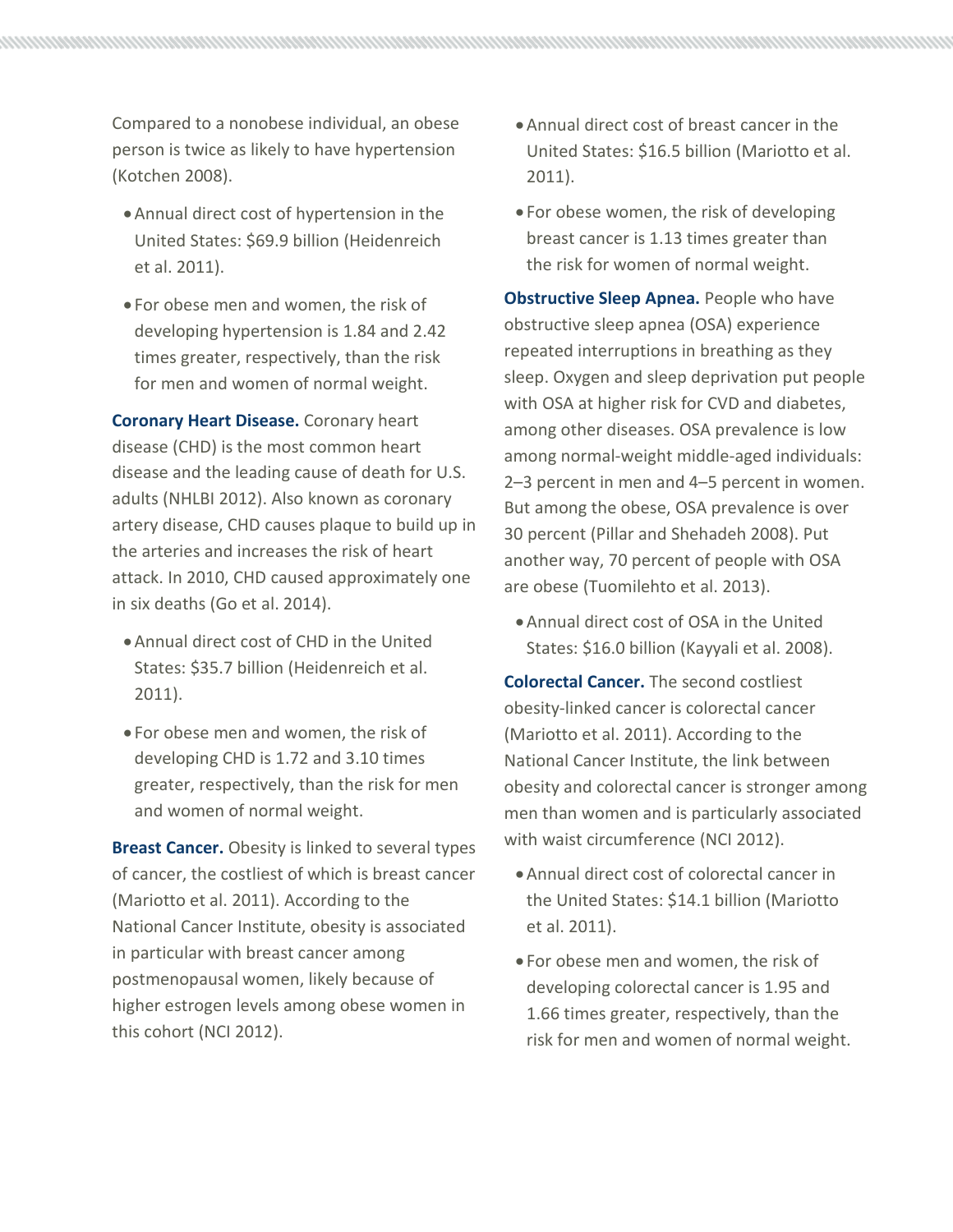| <b>Table 1. Direct Cost and Relative Risk of Comorbidities</b> |                           |            |            |  |  |
|----------------------------------------------------------------|---------------------------|------------|------------|--|--|
| <b>Comorbidity</b>                                             | <b>Annual Direct Cost</b> | Male $RR*$ | Female RR* |  |  |
| Cardiovascular Disease                                         | \$193.4 billion           | $NA**$     | $NA**$     |  |  |
| Osteoarthritis                                                 | \$185.5 billion           | 4.20       | 1.96       |  |  |
| Type 2 Diabetes                                                | \$105.7 billion           | 6.74       | 12.41      |  |  |
| Hypertension                                                   | \$69.9 billion            | 1.84       | 2.42       |  |  |
| <b>Coronary Heart Disease</b>                                  | \$35.7 billion            | 1.72       | 3.10       |  |  |
| <b>Breast Cancer</b>                                           | $$16.5$ billion           | $NA**$     | 1.13       |  |  |
| <b>Obstructive Sleep Apnea</b>                                 | \$16.0 billion            | $NA**$     | $NA**$     |  |  |
| <b>Colorectal Cancer</b>                                       | \$14.1 billion            | 1.95       | 1.66       |  |  |

*\* RR = relative risk (the probability of an obese individual developing a disease compared to a normal-weight individual)*

*\*\* NA = not available*

#### **Obesity and Comorbidities in Medicare**

The costs and risks associated with the comorbidities presented above relate to the overall U.S. population. In general, the prevalence and incidence of these diseases are even higher among the elderly. For example, 58 percent of Medicare beneficiaries have high blood pressure, 45 percent have high cholesterol, 31 percent have heart disease, and 29 percent have arthritis (CMS 2012). Along with a rise in the obesity rate among the elderly, there has been a related increase in chronic conditions (AHA 2012). This means that Medicare bears a disproportionate share of the direct cost associated with obesity and its comorbidities. For example, the annual perperson medical cost among U.S. adults with diabetes is \$6,414 but \$9,061 among diabetic adults age 65 and over (Dall et al. 2009). The prevalence of diabetes among all U.S. adults is 12.3 percent, while the prevalence among

those 65 and over is 25.9 percent (CDC 2014b). New cases of diabetes in 2012 totaled 7.8 for every thousand U.S. adults and 11.5 for every thousand adults age 65 and over (Ibid.).

Finkelstein et al. (2009) find that 23 percent of total obesity spending is borne by Medicare, which amounts to 8.5 percent of total annual Medicare spending. By this measure, \$50 billion of the \$585 billion in Medicare spending in 2013 is attributable to obesity.

> 23 percent of total obesity spending is borne by Medicare, which amounts to 8.5 percent of total annual Medicare spending.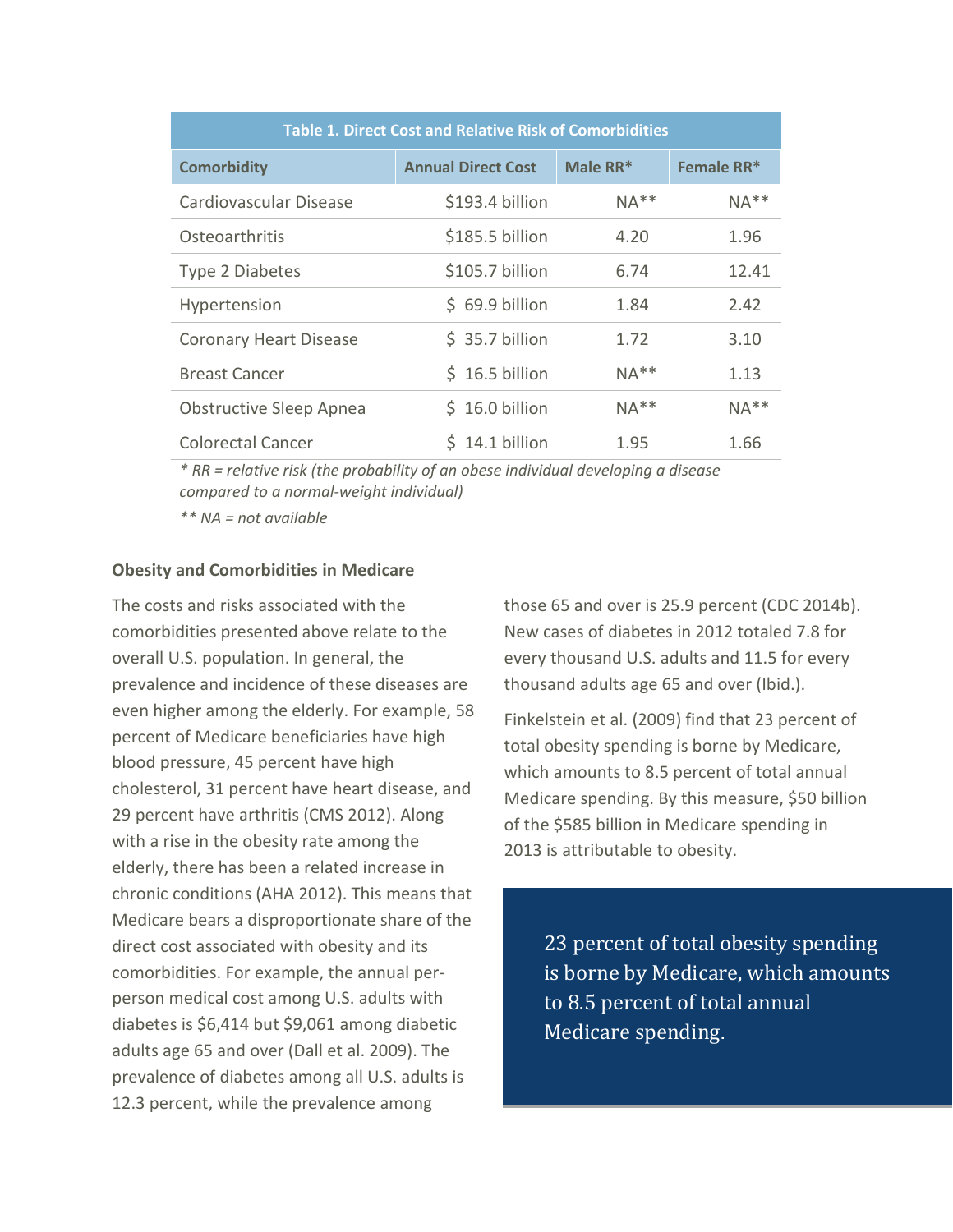More recently, Trogdon et al. (2012) estimate the cost impact of obesity by state and find significant variation. For example, Medicare costs attributable to obesity are highest in California (\$3.4 billion annually), and lowest in Wyoming (\$35 million annually). The fraction of Medicare spending attributable to obesity also varies considerably, with a high of 10.2 percent in Ohio and a low of 5.2 percent in Hawaii.

## **Indirect Cost of Obesity**

Obesity's indirect cost comprises nonmedical costs such as absenteeism, disability, and premature mortality induced by obesity and its comorbidities. The annual indirect cost of obesity is estimated to total \$66 billion per year (Hammond and Levine 2010). The indirect costs of comorbidities vary significantly. For example, CVD generates estimated annual indirect costs in the United States of \$122.0 billion (Go et al. 2014), while type 2 diabetes has indirect costs of \$53.8 billion per year (Dall et al. 2009).

# **II. HEALTH BENEFITS AND SAVINGS OPPORTUNITIES FROM WEIGHT LOSS**

This section focuses on the promise that weight loss holds for both improving health outcomes for the obese and generating health care savings. We first present evidence of the positive impact of weight loss for those already afflicted with various comorbidities. We then present an analysis of the savings achievable from reducing the incidence of select diseases through weight loss.

# **Impact of Weight Loss on Comorbidities**

Weight-loss interventions include pharmaceuticals, surgery, diet and exercise, and medical weight-loss programs. Some of these interventions are covered by insurance while others are not. Notably, prescription weight-loss medicines are excluded from Medicare Part D. While each type of treatment yields different successes and carries different risks, in all cases, successful weight loss is associated with improved health outcomes and reduced risks of comorbidities.

We present here longitudinal and crosssectional evidence of the impact of weight loss on comorbidities. Both types of study show the benefits of weight loss among obese people, but longitudinal studies have the advantage of tracking the impact of weight loss for the same individuals over time.

The evidence presented here excludes improvements in comorbidities achieved through weight-loss surgery. According to Park and Torquati (2011), "Bariatric surgery results in significant improvements in diabetes (and other comorbid conditions of obesity) before any significant weight loss has taken place."

Weight loss among the obese can both reduce the severity of comorbidities in people who are already afflicted and prevent comorbidities before they develop. This section looks first at evidence of the former before presenting a savings analysis of the latter.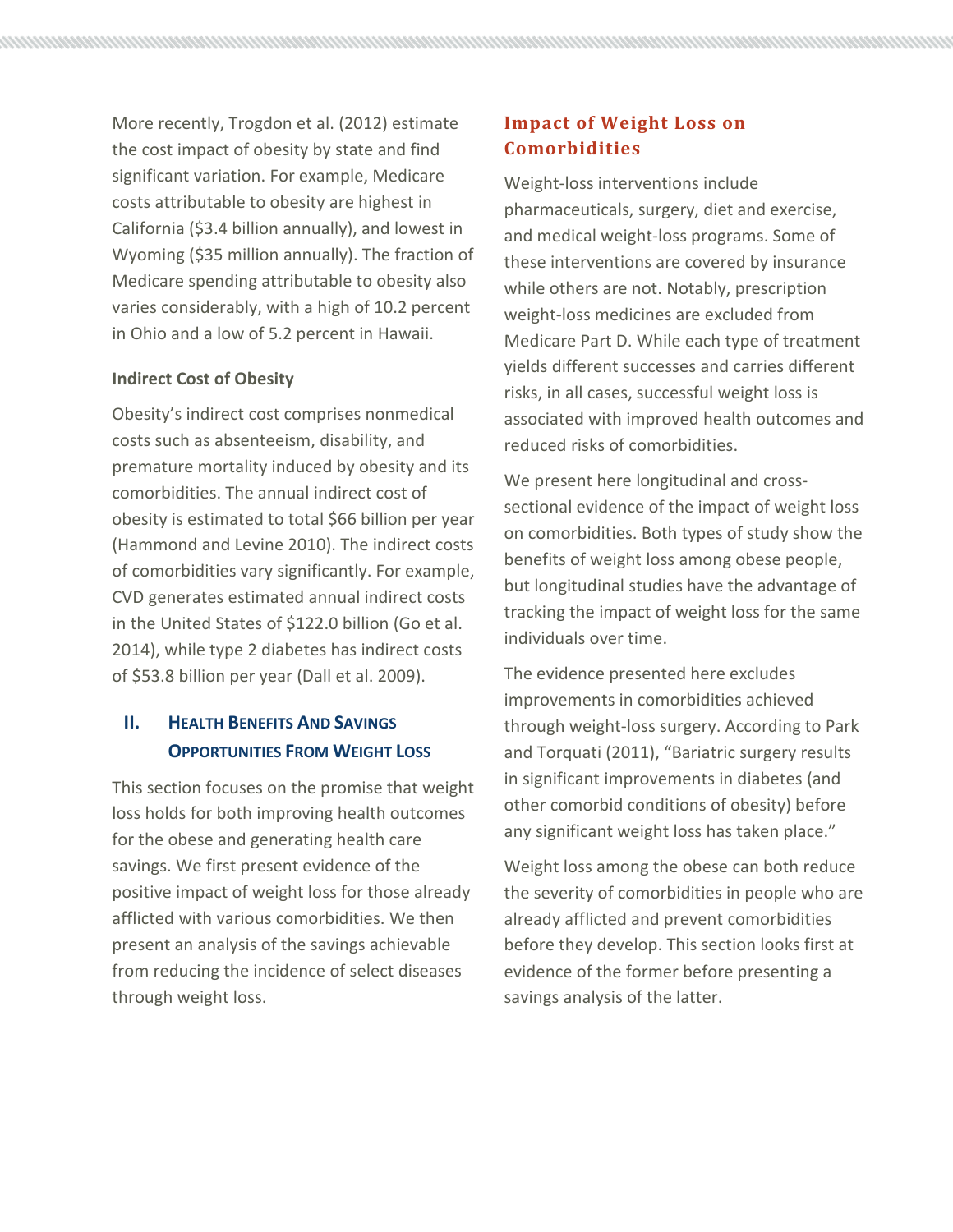# **Evidence That Weight Loss Improves Comorbid Conditions**

Here, we focus on the benefits of weight loss among those who already have comorbidities. We examine six comorbidities and the impact that weight loss has on obese individuals who suffer from these diseases.

**Cardiovascular Disease.** In a randomized clinical trial, Fayh et al. (2013) enrolled obese participants in either dietary counseling or dietary counseling and exercise. Weight loss of 5 percent of body weight resulted in significant reductions in cardiovascular risk factors. Specifically, the dietary counseling group saw an average decrease of 15.8 percent in total cholesterol; 33.8 percent in triglycerides; and 1.35 percent in high-sensitivity C-reactive protein (hs-CRP) levels, a measure of inflammation and a sign of risk for cardiovascular and other diseases.

**Osteoarthritis.** Messier et al. (2004) conducted an eighteen-month randomized, single-blind clinical trial on the effects of diet and exercise on knee osteoarthritis among overweight and obese adults. The primary outcome was selfreported physical function. Participants in the group focused on both diet and exercise lost 5.7 percent of their body weight, while participants in the diet-only group lost 4.9 percent of their body weight. At the conclusion of the study, the groups had self-reported improvements in physical function of 24 and 18 percent, respectively.

**Type 2 Diabetes.** A retrospective cohort study conducted by Kumar et al. (2012) analyzed the impact on medication dosage of weight loss among overweight and obese patients with

type 2 diabetes. The study sampled patients at the Johns Hopkins Weight Management Center in Baltimore, MD, and the George Washington Weight Management Program in Washington, DC, between March 2008 and August 2010. Kumar and coauthors found that 5 percent weight loss was associated with reductions in dosage of sulfonylureas, insulin, and antidiabetic medications of 39 percent, 42 percent, and 49 percent, respectively.

In a meta-analysis published in 2014, Ribaric and coauthors identified sixteen articles comparing type 2 diabetes remission resulting from weight-loss surgery with remission resulting from "conventional" (i.e., nonsurgical) means. The articles, published between

# **Reduction in Prescription Drug Usage following Weight Loss**

In addition to reducing hospital inpatient stays and emergency room visits, weight loss also leads to pharmaceutical savings. A new longitudinal study examining a medical weight-loss program found that, excluding the cost of intervention, participants saved on average over \$73 per month on medications for diabetes, hyperlipidemia, hypertension, and gastroesophageal reflux disease (Busko 2013 and Wiske and Pera 2013.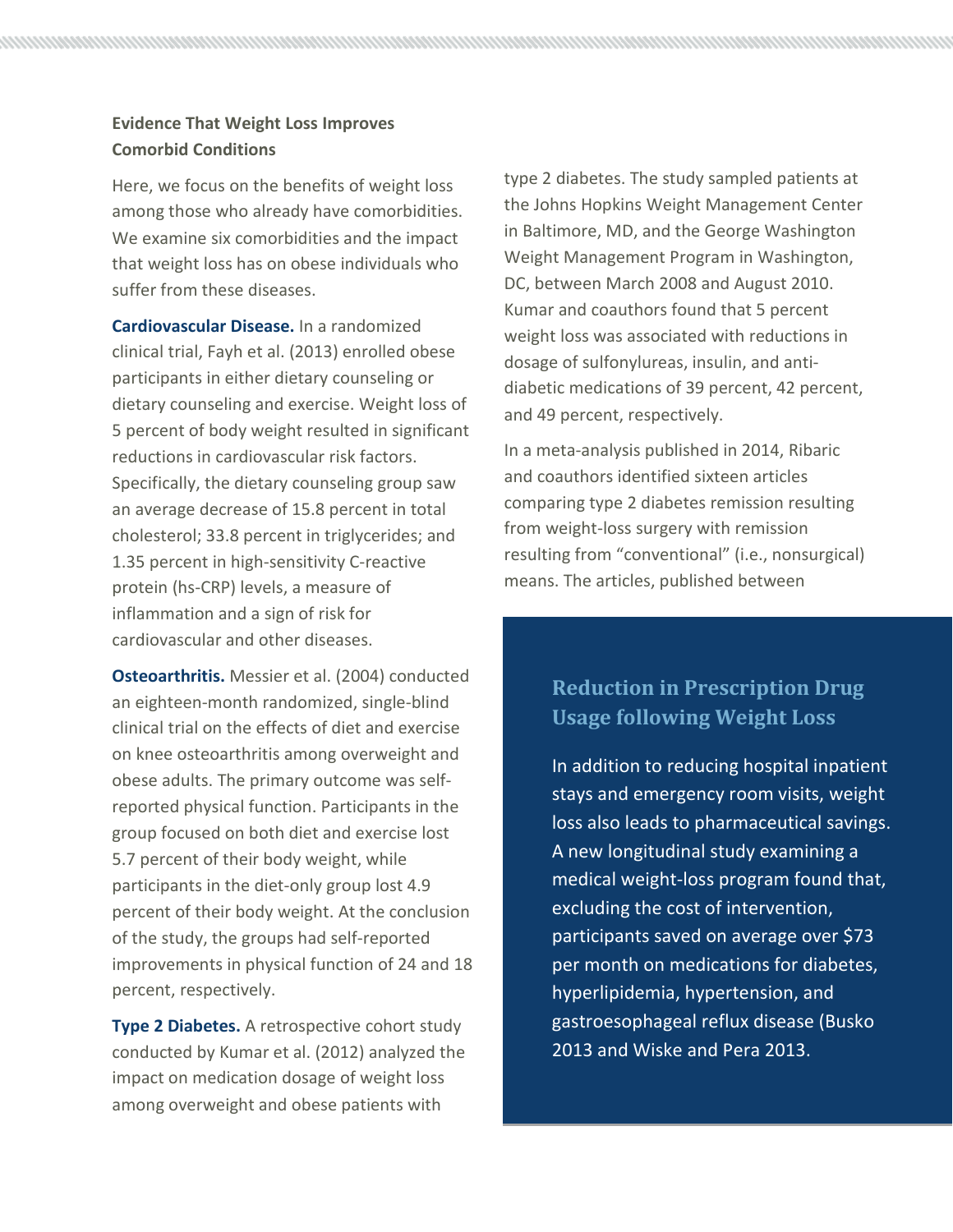December 2004 and June 2013, examined randomized controlled trials and observational studies with a total of 3,005 participants in conventional weight-loss programs. The average excess weight loss for the conventional therapy participants was 11.3 percent, resulting in an average type 2 remission rate of 15.6 percent. (It should be noted that excess weight loss represents a larger number than the oftreported weight loss as a percentage of original body weight.)

**Hypertension.** A study conducted at the University of Pittsburgh from 2007 to 2010 examined the impact of weight loss on cardiometabolic risk factors among the severely obese. Through a combination of diet and physical activity, participants lost on average 8– 10 percent of their body weight, resulting in average decreases in systolic blood pressure of 11 percent and decreases in diastolic blood pressure of 7 percent (Goodpaster et al. 2010).

**Coronary Heart Disease.** Dattilo and Kris-Etherton (1992) conducted a meta-analysis of the impact of weight loss on CHD risk factors, particularly lipid and lipoprotein values. The meta-analysis comprised seventy studies on the topic from peer-reviewed journals. All of the studies achieved weight loss through dieting. Before weight loss, study participants had an average BMI of 34.8. Dattilo and Kris-Etherton found that for every one kilogram of weight loss, total cholesterol, low-density-lipoprotein cholesterol, and triglycerides decreased 0.05 millimoles per liter (mmol/L), 0.02 mmol/L, and 0.015 mmol/L, respectively.

**Obstructive Sleep Apnea.** Weight loss has been associated with improvements in OSA for decades (Tuomilehto et al. 2013). For example, a 1985 study conducted at Johns Hopkins Sleep Disorders Center analyzed the impact of weight loss on apnea episodes during non-rapid eye movement (non-REM) and rapid eye movement (REM) sleep. Researchers found that a 9 percent loss of body weight among mildly to moderately obese patients with OSA was associated with a 47 percent decrease in apnea episodes during non-REM sleep and a 34 percent decrease during REM sleep. Weight loss was also responsible for significant improvement in sleep patterns and oxygenation among study participants.

# **Medicare Savings from Weight Loss**

A new analysis in *Health Economics Review* estimated that Medicare would achieve gross savings of \$7,446–\$10,126 per person over ten years from obese beneficiaries' losing 10 percent of their body weight (Thorpe et al. 2013).

A recent *Health Affairs* study examined the impact of 4.2 percent weight loss among overweight and obese adults age 60–64 who are at risk of cardiovascular disease or are prediabetic (Thorpe and Yang 2011). Depending on levels of participation in the weight-loss program under examination, gross savings of \$3.8 billion–\$4.7 billion would accrue to Medicare over ten years.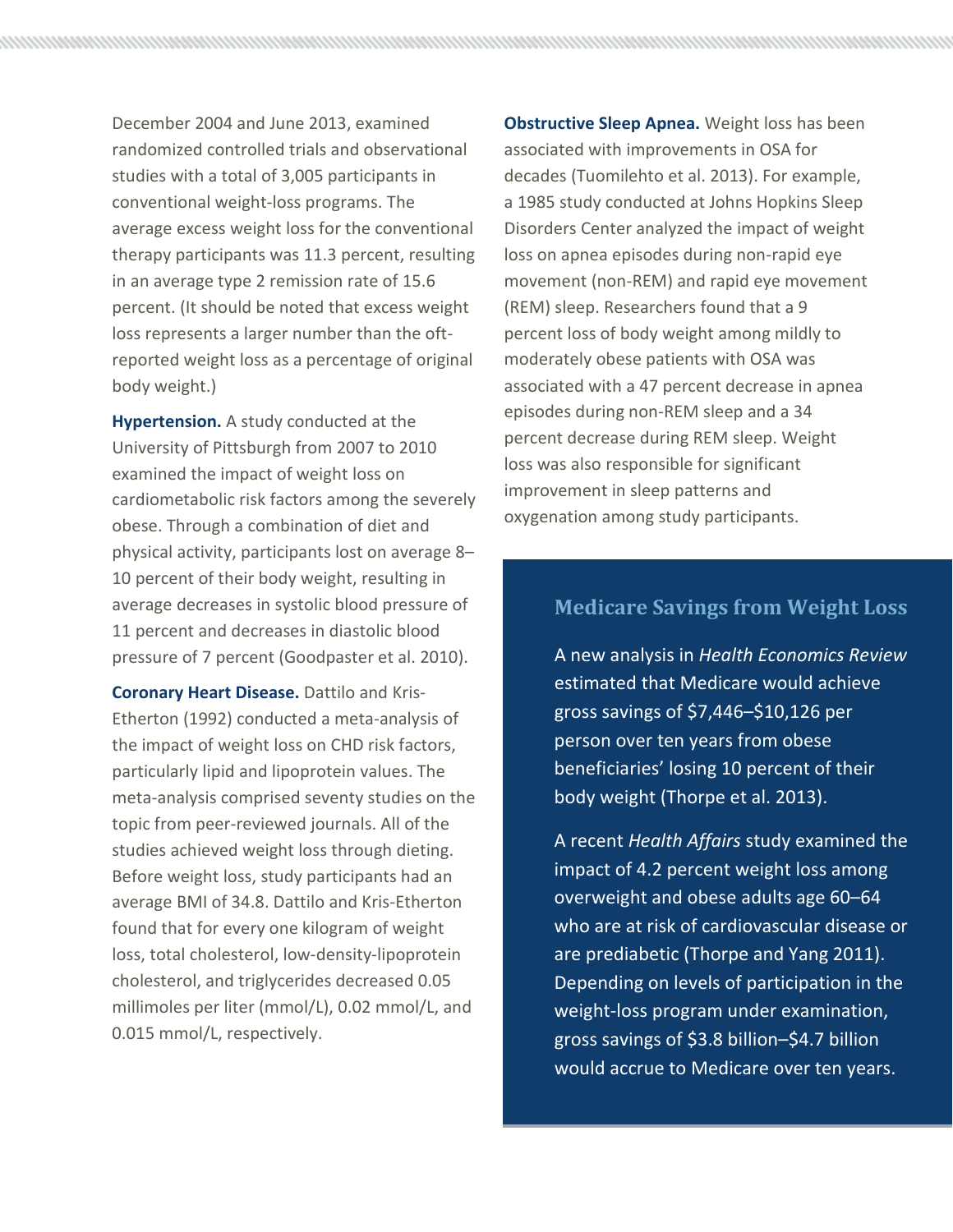# **Preventing Disease Onset through Weight Loss: Savings Analysis**

The medical savings achievable through weight loss has long been documented. A 1999 study in the *American Journal of Public Health* found that 10 percent weight loss among obese adults age 35–64 generated gross lifetime savings on medical care of \$2,200–\$5,300 per person (roughly \$3,100–\$7,400 in 2013 dollars) for five common obesity-related diseases (Oster et al.).

As demonstrated above, weight loss provides great benefit for obese people who have already developed comorbidities. But achieving weight loss before the onset of disease and preventing the development of comorbidities is clearly desirable—and possible. For example, weight loss is highly effective at preventing the onset of type 2 diabetes among the obese. A 2002 study by the Diabetes Prevention Program Research Group follows 3,234 non-diabetics at high risk of developing diabetes. The average BMI among participants is 34. The study finds that lifestyle intervention, which resulted in average weight loss of 6 percent of body weight, reduces the incidence of type 2 diabetes by 58 percent.

Disease prevention resulting from weight loss among the obese also offers sizeable savings. Here, we estimate potential savings—for the U.S. health care system as a whole and for Medicare specifically—from preventing the development of five comorbidities by reducing the U.S. obesity rate by 10 percent.

## **Data and Methodology**

For each of the five comorbidities, we derive from the meta-analysis conducted by Guh et al. (2009) the risk of obese people developing the disease relative to people of normal weight. Using these estimates of relative risk, we construct five individual models to estimate how much a 10 percent reduction in the obesity rate would lower the annual incidence of comorbidities. To estimate the health care savings that lowering the incidence of comorbidities would yield, we incorporate in each model the direct cost of the comorbidity as presented in Part 1. We construct each model as follows. (See Table 2 for parameters and an example of our methodology.)

Using 2012 data from the U.S. Census Bureau, we analyze U.S. adults age 20 and over. Because we are looking only at adults at risk of developing comorbidities, we need first to remove from each model those who already have the respective disease. To derive our population estimates, we incorporate in the models estimates of disease prevalence in order to narrow our analysis of each comorbidity to adults without the disease. For example, there are more than 117 million U.S. women age 20 and over. The prevalence of type 2 diabetes among adult women is approximately 10 percent. Therefore, the number of women in our analysis is roughly 105 million, or 10 percent lower than the total number of U.S. women.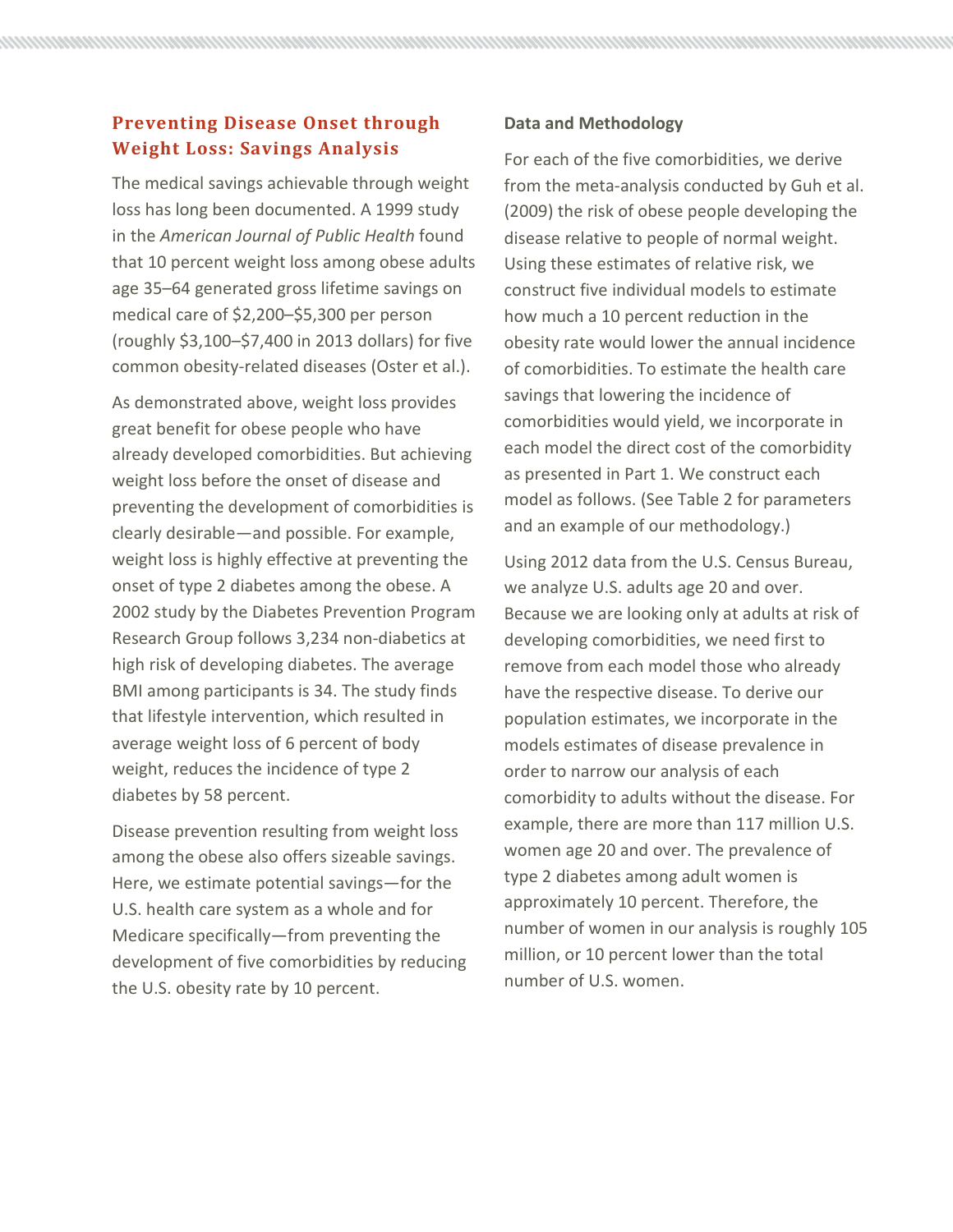| Table 2. Example of Comorbidity Model: Type 2 Diabetes           |                   |  |  |  |
|------------------------------------------------------------------|-------------------|--|--|--|
| <b>Model Parameters</b>                                          |                   |  |  |  |
| Obesity rate among U.S. women age 20+                            | 36.1%             |  |  |  |
| Obesity rate after 10% reduction                                 | 32.5%             |  |  |  |
| Diabetes prevalence among U.S. women age 20+                     | 10.1%             |  |  |  |
| # of U.S. women age 20+ without diabetes                         | 105,523,818       |  |  |  |
| Direct cost per diabetes patient                                 | \$6,414           |  |  |  |
| Relative risk of obese women developing diabetes                 | 12.41             |  |  |  |
| Annual diabetes incidence among U.S. adults age 20+              | 7.8 out of 1,000  |  |  |  |
| <b>Baseline for 1,000 Women</b>                                  |                   |  |  |  |
| # of obese among 1,000 women                                     | 361               |  |  |  |
| # of nonobese among 1,000 women                                  | 639               |  |  |  |
| # of women who will develop diabetes                             | 7.80              |  |  |  |
| # of obese women                                                 | 7.22              |  |  |  |
| # of nonobese women                                              | 0.58              |  |  |  |
| % of obese women who will develop diabetes                       | 2.00%             |  |  |  |
| % of nonobese women who will develop diabetes                    | 0.09%             |  |  |  |
| <b>Effect on Baseline of 10% Reduction in Obesity Rate</b>       |                   |  |  |  |
| # of obese among 1,000 women                                     | 325               |  |  |  |
| # of nonobese among 1,000 women                                  | 675               |  |  |  |
| # of women who will develop diabetes                             | 7.11              |  |  |  |
| # of obese women                                                 | 6.50              |  |  |  |
| # of nonobese women                                              | 0.61              |  |  |  |
| <b>Model Results</b>                                             |                   |  |  |  |
| New annual diabetes incidence                                    | 7.11 out of 1,000 |  |  |  |
| # of women who will not develop diabetes                         | 72,703            |  |  |  |
| as a result of obesity rate reduction                            |                   |  |  |  |
| Savings from preventing 72,703 women<br>from developing diabetes | \$466,318,181     |  |  |  |

Next, we estimate the share of new cases that are attributable to obesity using estimates of the incidence of each comorbidity as well as relative risk estimates from Guh et al. (2009). For example, the incidence of diabetes is 7.8 among one thousand people (CDC 2014b). Guh and coauthors estimate that the risk of an obese woman developing type 2 diabetes is 12.41 times greater than the risk of a woman of normal weight developing the disease. By this measure, of every 7.8 women in one thousand who develop type 2 diabetes, approximately 0.58 of them will be nonobese, while 7.22 of them will be obese. The obesity rate for U.S. adult women is 36.1 percent (Ogden et al. 2014), which means that 361 women out of one thousand are obese, while 639 are not obese. Therefore, 2 percent of obese women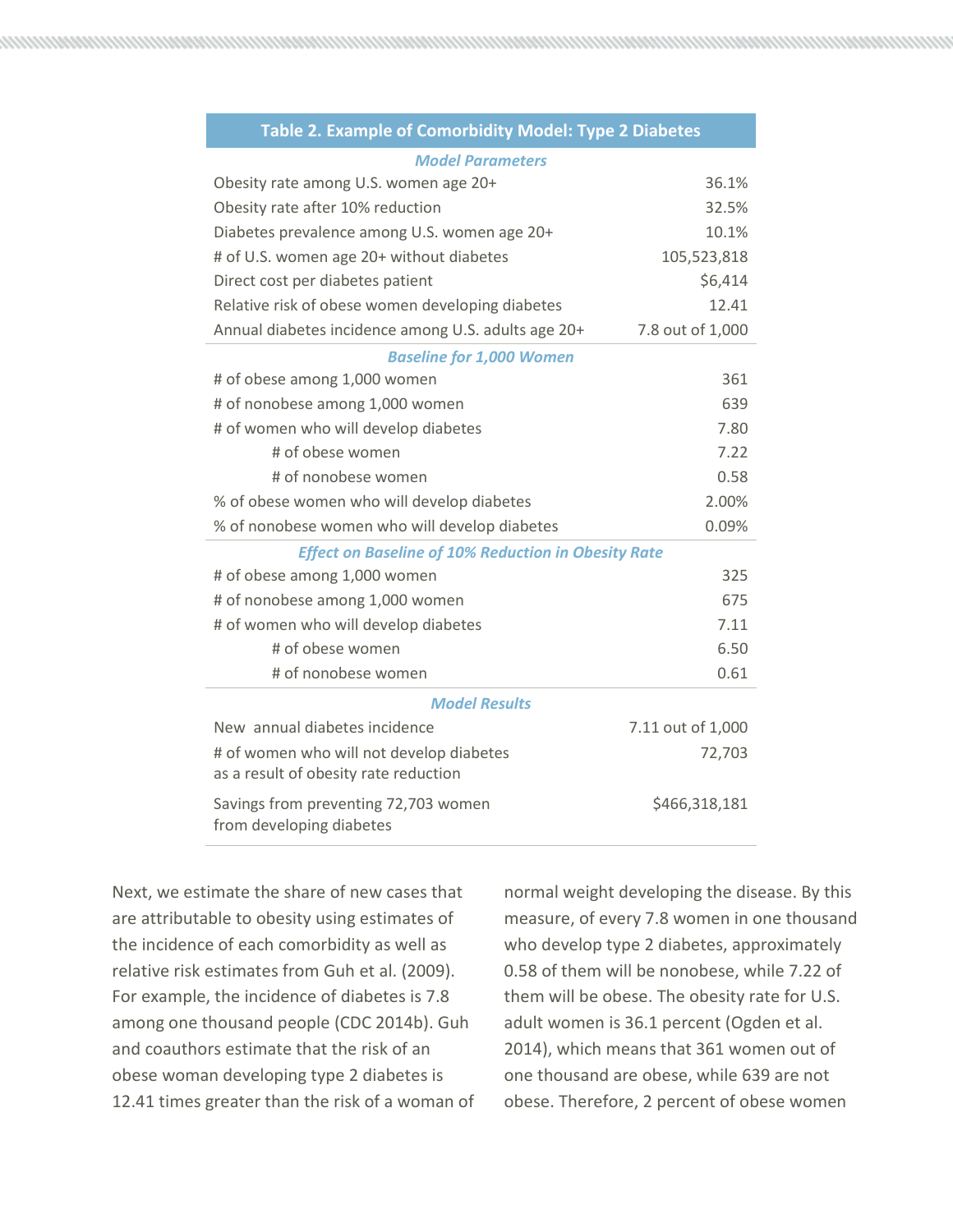(7.22/361) and 0.09 percent of nonobese women (0.58/639) will develop diabetes.

If the obesity rate among U.S. women dropped 10 percent—from 36.1 to 32.5 percent—325 women out of every thousand would be obese instead of 361. And instead of 7.22 obese women developing type 2 diabetes (2 percent of 361), only 6.5 would (2 percent of 325).

Because a reduction in the obesity rate would mean a rise in the number of nonobese, we would expect a slight increase in new cases of type 2 diabetes among the nonobese. In our example of a 10 percent reduction in the obesity rate among women, 0.61 nonobese women (0.09 percent of 675) would develop diabetes instead of 0.58 (0.09 percent of 639). This allows us to calculate a new incidence for type 2 diabetes among women. If 6.5 obese women and 0.61 nonobese women develop diabetes, the incidence is 7.11 instead of 7.8 among every thousand women.

After calculating the new incidence for each comorbidity in this fashion, we are able to estimate the number of people who will not develop the disease in question if the obesity rate drops 10 percent. Using the direct cost estimate for each disease to derive a perperson direct cost, we are then able to estimate the total savings associated with preventing the disease in this group of people. We present these estimates in the section that follows.

#### **Results**

The savings estimates below 1) exclude savings from reducing the severity or recurrence of diseases among people who already have them; 2) do not include the cost associated

with weight-loss interventions; and 3) should not be added together to derive total savings, as there may be some overlap of risk factors (Rowe et al. 2004).

As mentioned above, the incidence of comorbidities is generally higher among the elderly. Therefore, the savings opportunity from reducing obesity is even greater in the Medicare population. Yet, as noted earlier, prescription weight-loss drugs currently are not covered under Medicare Part D, excluding one potential method for achieving weight loss in this demographic. For each of the five comorbidities modeled here, Medicare savings represents approximately one-third or more of the total savings from preventing the onset of the respective disease. The Medicare estimates are based on U.S. adults age 65 and over and do not include Medicare beneficiaries under 65 (for example, patients under 65 with end-stage renal disease or certain disabled patients who are eligible for Medicare prior to turning 65).

The prevalence, annual incidence, and model results for each of the five comorbidities are presented below. (See Table 3 for a summary.)

**Type 2 Diabetes.** As reported above, the total annual direct cost of type 2 diabetes is \$105.7 billion. Type 2 diabetes prevalence is 11.1 percent among U.S. adults (CDC 2014b). A 10 percent reduction in the obesity rate would reduce the incidence of diabetes from 7.8 new cases for every thousand people (Ibid.) to 7.1 cases for every thousand women and 7.2 for men. This would yield estimated savings to the U.S. health care system of \$852.3 million. Of this, Medicare savings would be \$281.5 million, or 33 percent of total savings.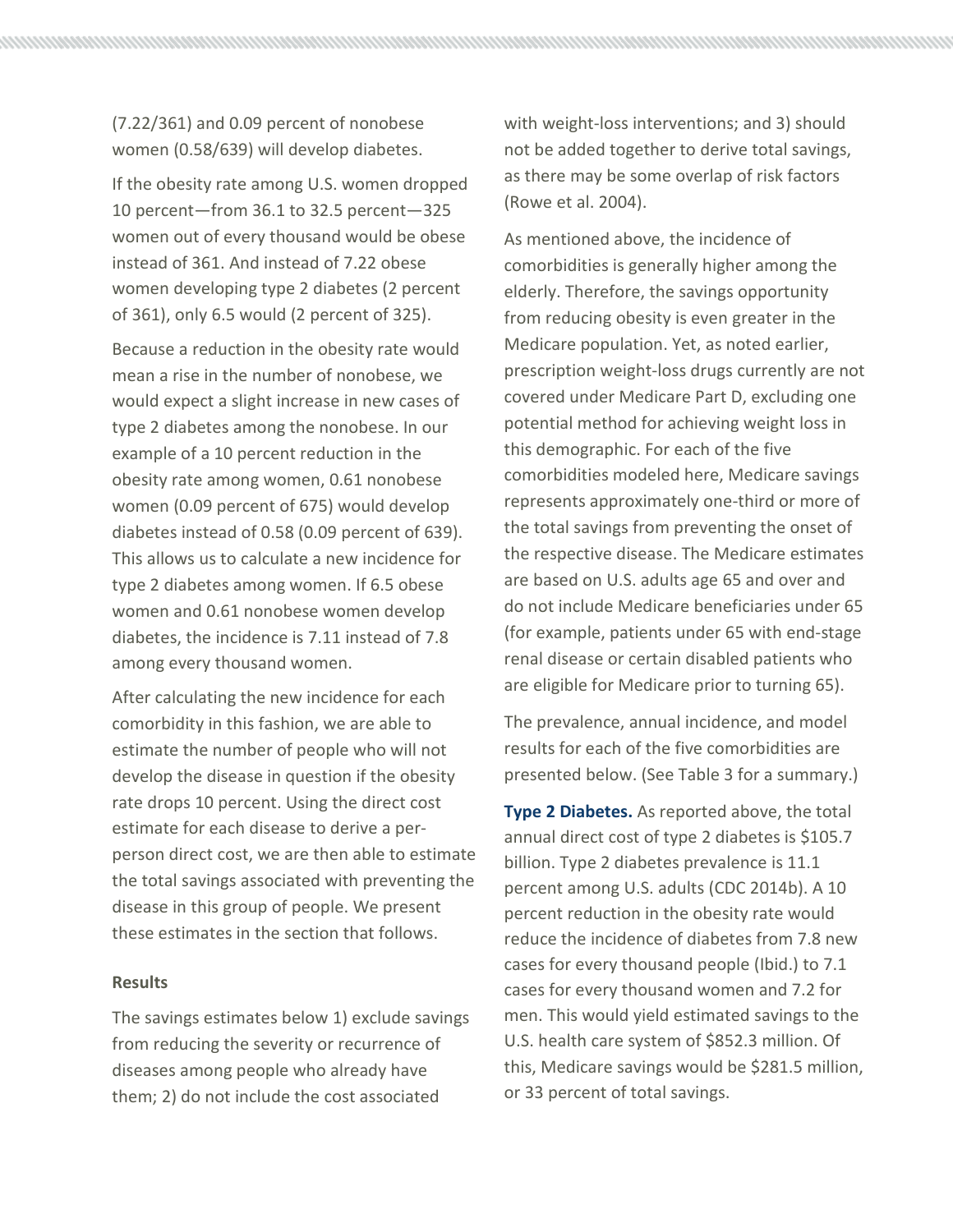**Hypertension.** As reported above, the total annual direct cost of hypertension is \$69.9 billion. Prevalence of hypertension is approximately 30 percent among U.S. adults (CDC 2014c). A 10 percent reduction in the obesity rate would reduce the incidence of hypertension from 62.4 new cases for every thousand people age 45 and over (Carson et al. 2011) to 59 cases for every thousand women in this age group and 59.5 for men. This would yield estimated savings to the U.S. health care system of \$282.8 million. Of this, Medicare savings would be \$138.9 million, or 49 percent of total savings.

**Osteoarthritis.** As reported above, the total annual direct cost of OA is \$185.5 billion. Prevalence of OA is 12.1 percent among U.S. adults (Lawrence et al. 2008). A 10 percent reduction in the obesity rate would reduce the incidence of OA from 2.4 new cases for every thousand people (Oliveria et al. 1995) to 2.3 cases for every thousand women and 2.2 for men. This would yield estimated savings to the U.S. health care system of \$149.9 million. Of this, Medicare savings would be \$45.7 million, or 31 percent of total savings.

**Colorectal Cancer.** As reported above, the total annual direct cost of colorectal cancer is \$14.1 billion. Prevalence of colorectal cancer is approximately 0.5 percent among U.S. adults (SEER 2014b). A 10 percent reduction in the obesity rate would reduce the incidence of colorectal cancer from 0.54 new cases for every thousand women and 0.62 new cases for every thousand men (CDC 2013b) to 0.52 and 0.59 cases, respectively. This would yield estimated savings to the U.S. health care system of \$71.8 million. Of this, Medicare savings would be \$42.2 million, or 59 percent of total savings.

**Breast Cancer.** As reported above, the total annual direct cost of breast cancer is \$16.5 billion. Prevalence of breast cancer is approximately 2.5 percent among U.S. women (SEER 2014a). A 10 percent reduction in the obesity rate would reduce the incidence of breast cancer from 1.8 new cases for every thousand women (CDC 2013a) to 1.7 cases. This would yield estimated savings to the U.S. health care system of \$30.5 million. Of this, Medicare savings would be \$11.5 million, or 38 percent of total savings.

| Table 3. Savings from Preventing Onset of Select Comorbidities<br>through 10% Reduction in Obesity Rate |                      |                         |  |  |
|---------------------------------------------------------------------------------------------------------|----------------------|-------------------------|--|--|
| <b>Comorbidity</b>                                                                                      | <b>Total Savings</b> | <b>Medicare Savings</b> |  |  |
| Type 2 Diabetes                                                                                         | \$852,285,656        | \$281,539,748           |  |  |
| Hypertension                                                                                            | \$282,826,916        | \$138,857,879           |  |  |
| Osteoarthritis                                                                                          | \$149,867,970        | \$45,748,216            |  |  |
| <b>Colorectal Cancer</b>                                                                                | \$71,800,531         | \$42,181,898            |  |  |
| <b>Breast Cancer</b>                                                                                    | 30,469,895           | 11,485,731              |  |  |

*Note: Estimates do not include cost of interventions and should not be added together.*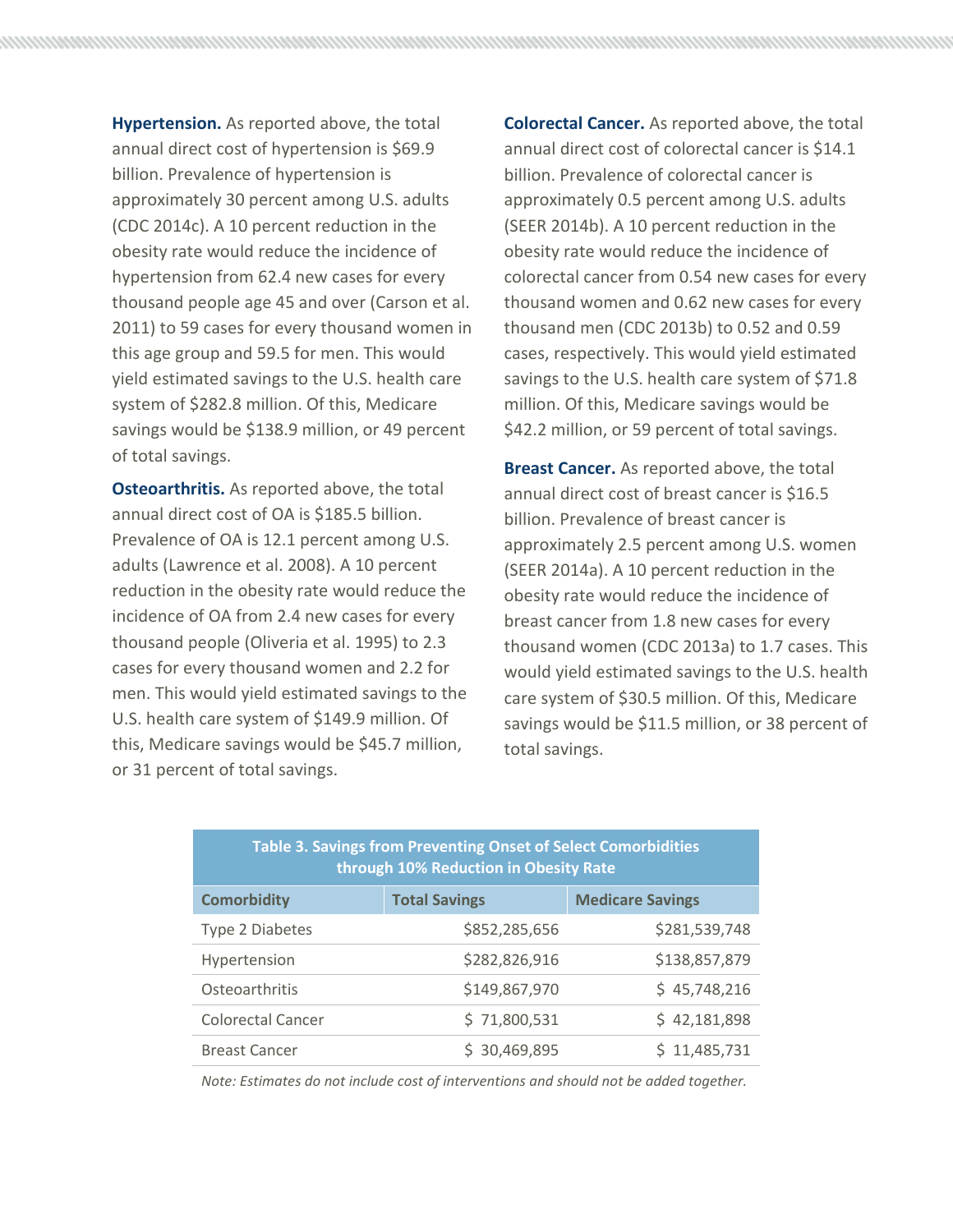## **CONCLUSION**

Obesity, defined as having a BMI of 30 or greater, is an epidemic in the United States. The U.S. obesity rate, which doubled between 1980 and 2003, has reached 35 percent, the highest in the world. Health care costs for obese individuals are significantly greater than for nonobese: over \$2,700 more per capita, according to one recent estimate. As the obesity rate and the cost of delivering health care services have increased, the total annual economic burden of obesity—direct and indirect—has risen to over \$275 billion.

The direct health care cost imposed by obesity is primarily through the increased number of comorbidities associated with obesity. Examples of comorbidities include asthma, cancer (breast, colorectal, endometrial, esophageal, kidney, ovarian, pancreatic, and prostate), chronic back pain, congestive heart failure, coronary heart disease, dyslipidemia, gallbladder disease, hypertension, osteoarthritis, pulmonary embolism, stroke, sleep apnea, and type 2 diabetes. Many of these diseases are costly and closely linked to obesity. For example, among U.S. adults with CVD, 49 percent are obese, and the annual direct cost of CVD in the United States is \$193.4 billion. Nearly 55 percent of adult Americans with diabetes are obese, and the annual direct cost of type 2 diabetes in the United States is \$105.7 billion.

For obese individuals suffering from a comorbidity, there is clear clinical evidence that weight loss can result in improved health status. For example, even modest weight loss leads to significant improvement in clinical endpoints relevant for CVD (total cholesterol, triglycerides, and hs-CRP levels) as well as increased remission rates for type 2 diabetes. Clinical evidence shows positive outcomes (reduced risks) from weight loss for obese individuals suffering from osteoarthritis, CHD, and obstructive sleep apnea.

In addition, weight loss among obese individuals without a given comorbidity can significantly reduce their risk of developing that disease. The savings analysis presented here finds that a 10 percent reduction in the obesity rate (from 35 to 32.5 percent) could yield significant health care savings by preventing some obese individuals from developing costly comorbidities. For example, a 10 percent reduction in the obesity rate could reduce future health care spending by more than \$850 million for type 2 diabetes, \$283 million for hypertension, and \$150 million for osteoarthritis annually.

In the Medicare population, a 10 percent decline in the obesity rate (from 40 to 36 percent) would reduce future health care spending by \$282 million for type 2 diabetes, \$139 million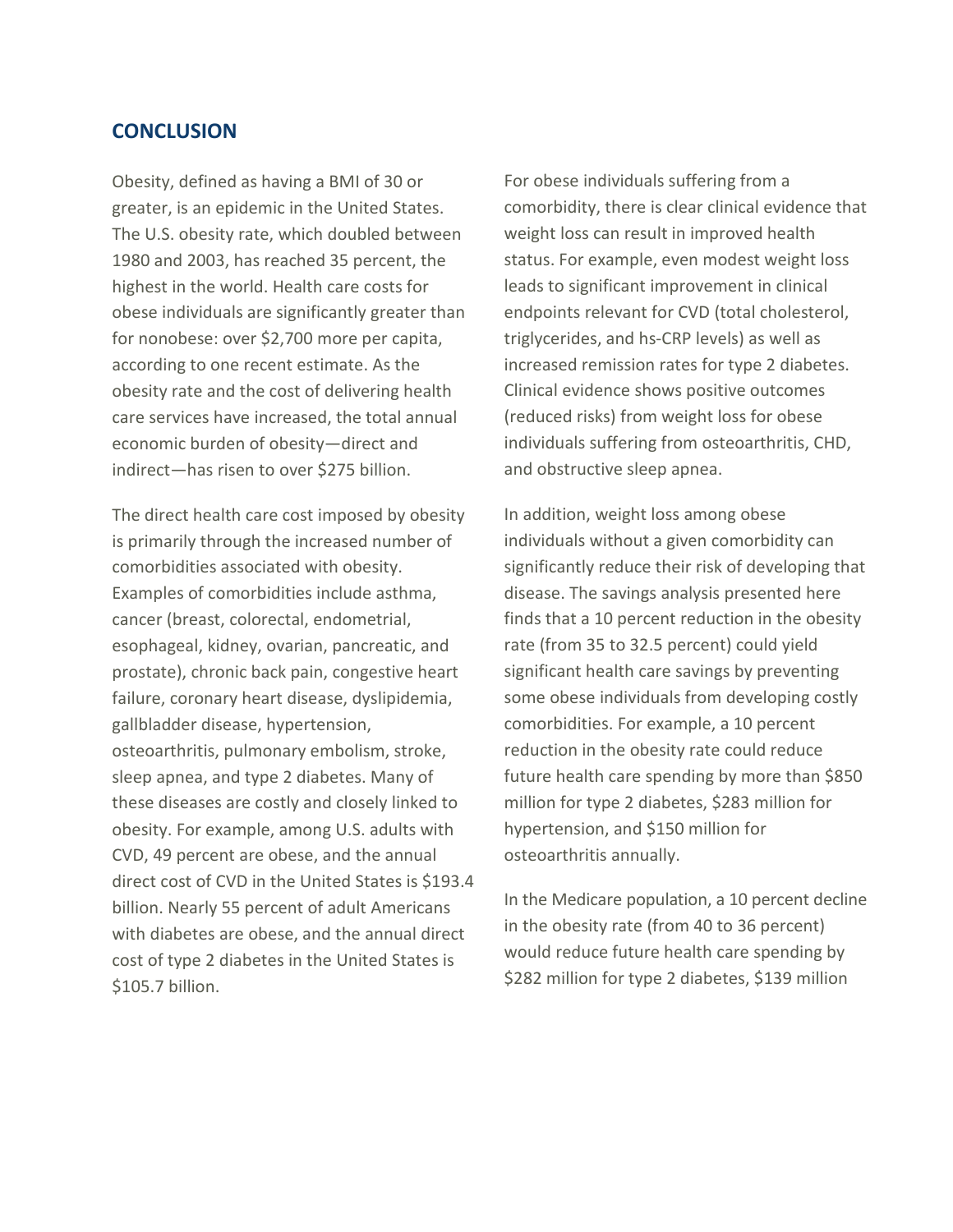for hypertension, and \$46 million for osteoarthritis annually. It should be noted that these numbers should not be summed to determine a total savings estimate for two reasons. First, there are numerous other comorbidities that can be prevented by weight loss, and second, some comorbidities and their associated costs are interrelated.

Overall, the health benefits and savings from weight loss among the obese are significant for both preventing the development of costly comorbidities and improving health outcomes for those already diagnosed with comorbidities. Even a small drop in the obesity rate, whether for the entire population or the Medicare population, would result in significant benefits.

# **ABOUT THE AUTHOR**

Alex Brill is the CEO of Matrix Global Advisors, an economic policy consulting firm. He is also a research fellow at the American Enterprise Institute and in 2010 served as an advisor to the Simpson-Bowles Commission. Previously, he was chief economist and policy director to the House Ways and Means Committee. Prior to his time on the Hill, he served on the staff of the President's Council of Economic Advisers.

This report was sponsored by Arena Pharmaceuticals, Inc.; Eisai Inc.; Orexigen Therapeutics, Inc.; Takeda Pharmaceuticals America, Inc.; and VIVUS, Inc. The author is solely responsible for the content. Any views expressed here represent only the views of the author.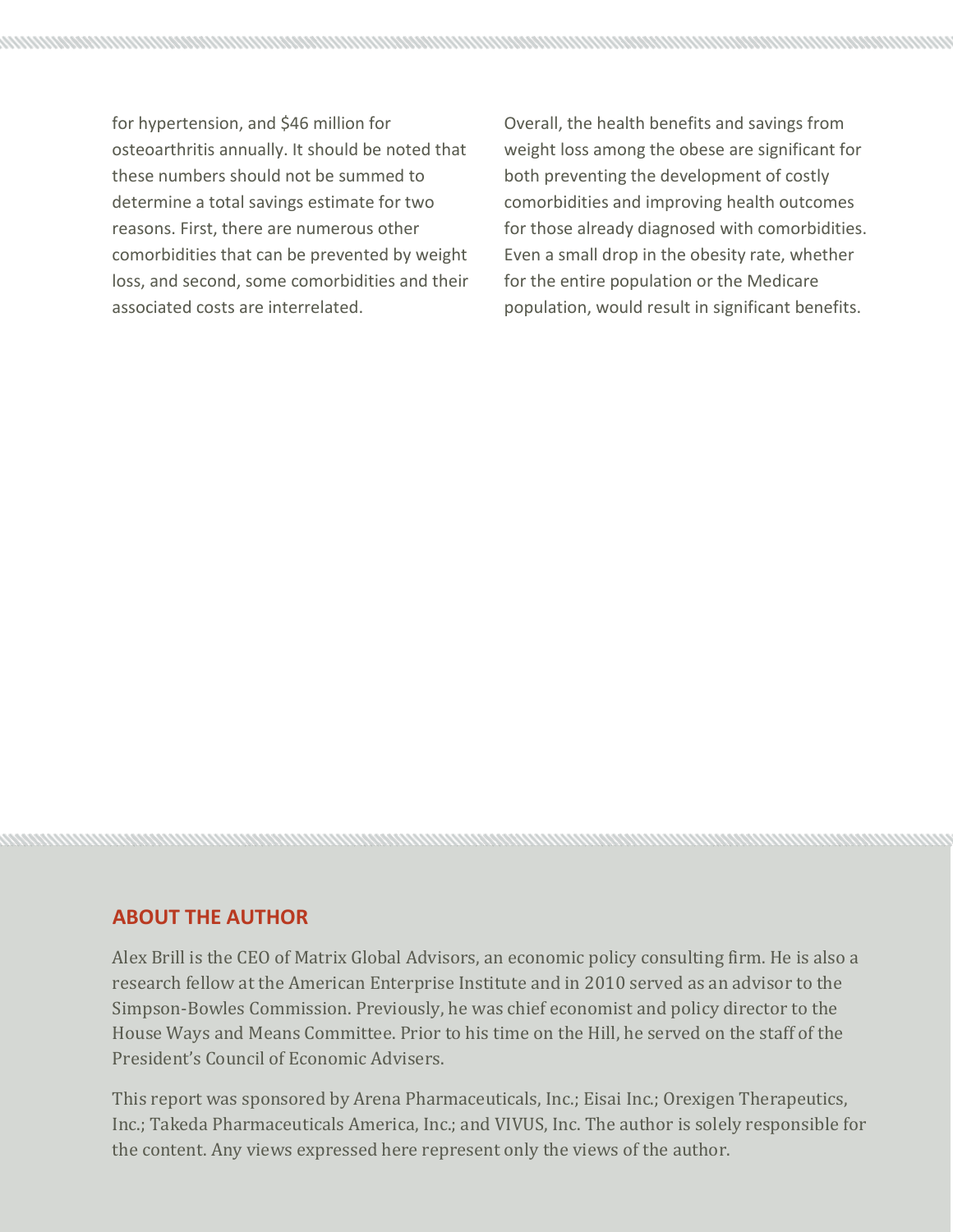#### **SOURCES**

American Hospital Association (AHA). 2012. "Are Medicare Patients Getting Sicker?" December.

Busko, Marlene. 2013. "Weight-Loss Bonus: Costs for Obesity-Related Meds Drop," *Medscape Medical News.* November 18.

Carson, April P., George Howard, Gregory L. Burke, Steven Shea, Emily B. Levitan, and Paul Muntner. 2011. "Ethnic Differences in Hypertension Incidence among Middle-Aged and Older Adults: The Multi-Ethnic Study of Atherosclerosis," *Hypertension* 57, no. 6 (June): 1101–07.

Cawley, John, and Chad Meyerhoefer. 2012. "The Medical Care Costs of Obesity: An Instrumental Variables Approach," *Journal of Health Economics* 31, no. 1 (January): 219–30.

Centers for Disease Control (CDC). 2004. "Prevalence of Overweight and Obesity among Adults with Diagnosed Diabetes—United States, 1988–1994 and 1999–2002," *Morbidity and Mortality Weekly Report* 53, no. 45 (November 19): 1066–68.

CDC. 2009. "Chronic Diseases at a Glance."

CDC. 2013a. "Breast Cancer Statistics." Updated October 23. www.cdc.gov/cancer/breast/statistics.

CDC. 2013b. "Colorectal Cancer Statistics." Updated October 23. www.cdc.gov/cancer/colorectal/statistics.

CDC. 2014a. "Adult Obesity Facts." Updated March 28.

CDC. 2014b. *National Diabetes Statistics Report: Estimates of Diabetes and Its Burden in the United States*.

CDC. 2014c. *Health, United States, 2013: With Special Feature on Prescription Drugs*. May.

Centers for Medicare and Medicaid Services (CMS). 2012. *Chronic Conditions among Medicare Beneficiaries, Chartbook: 2012 Edition*.

Congressional Budget Office. 2012. "Raising the Excise Tax on Cigarettes: Effects on Health and the Federal Budget." June.

Dall, Timothy M., Sarah Edge Mann, Yiduo Zhang, William W. Quick, Rita Furst Seifert, Jaana Martin, Eric A. Huang, and Shiping Zhang. 2009. "Distinguishing the Economic Costs Associated with Type 1 and Type 2 Diabetes," *Population Health Management* 12, no. 2 (April): 103–110.

Dattilo, Anne M., and P. M. Kris-Etherton. 1992. "Effects of Weight Reduction on Blood Lipids and Lipoproteins: A Meta-Analysis," *The American Journal of Clinical Nutrition* 56, no. 2 (August): 320–28.

Diabetes Prevention Program Research Group. 2002. "Reduction in the Incidence of Type 2 Diabetes with Lifestyle Intervention or Metformin," *New England Journal of Medicine* 346, no. 6 (February 7): 393–403.

Fakhouri, Tala H. I., Cynthia L. Ogden, Margaret D. Carroll, Brian K. Kit, and Katherine M. Flegal. 2012. "Prevalence of Obesity among Older Adults in the United States, 2007–2010," *NCHS Data Brief*, no. 106 (September).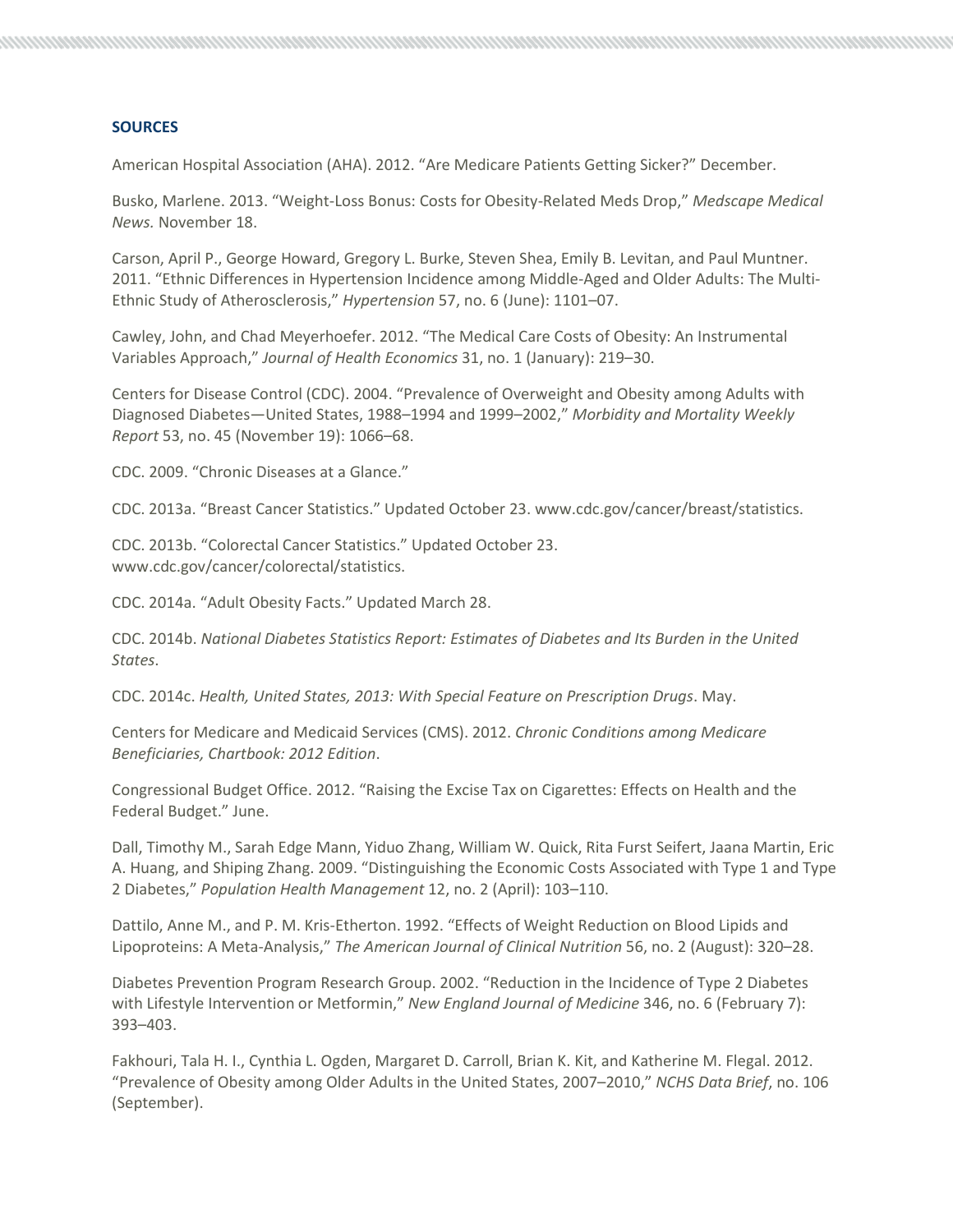Fayh, Ana Paula Trussardi, André Luiz Lopes, Antônio Marcos Vargas da Silva, Álvaro Reischak-Oliveira, and Rogério Friedman. 2013. "Effects of 5% Weight Loss through Diet or Diet Plus Exercise on Cardiovascular Parameters of Obese: A Randomized Clinical Trial," *European Journal of Nutrition* 52, no. 5 (August): 1443–50.

Finkelstein, Eric A., Justin G. Trogdon, Joel W. Cohen, and William Dietz. 2009. "Annual Medical Spending Attributable to Obesity: Payer- and Service-Specific Estimates," *Health Affairs* 28, no. 5 (September/October): w822–w831.

Frankenfield, David C., William A. Rowe, Robert N. Cooney, J. Stanley Smith, and Dolores Becker. 2001. "Limits of Body Mass Index to Detect Obesity and Predict Body Composition," *Nutrition* 17, no. 1 (January): 26–30.

Go, Alan S., et al. 2014. "Heart Disease and Stroke Statistics—2014 Update: A Report from the American Heart Association," *Circulation* 129, no. 3 (January 21): e28–e292.

Goodpaster, Bret H., et al. 2010. "Effects of Diet and Physical Activity Interventions on Weight Loss and Cardiometabolic Risk Factors in Severely Obese Adults," *The Journal of the American Medical Association*  304, no. 16 (October 27): 1795–1802.

Guh, Daphne P., Wei Zhang, Nick Bansback, Zubin Amarsi, C. Laird Birmingham, and Aslam H. Anis. 2009. "The Incidence of Co-morbidities Related to Obesity and Overweight: A Systematic Review and Meta-Analysis," *BMC Public Health* 9 (March).

Hammond, Ross A., and Ruth Levine. 2010. "The Economic Impact of Obesity in the United States," *Diabetes, Metabolic Syndrome and Obesity: Targets and Therapy* 3: 285–95.

Heidenreich, Paul A., et al. 2011. "Forecasting the Future of Cardiovascular Disease in the United States: A Policy Statement from the American Heart Association," *Circulation* 123, no. 8 (March 1): 933–44.

Kayyali, Hani A., Sarah Weimer, Craig Frederick, Christian Martin, Del Basa, Jesse A. Juguilon, and Felicitas Jugilioni. 2008. "Remotely Attended Home Monitoring of Sleep Disorders," *Telemedicine and e-Health* 14, no. 4 (May): 371–74.

Korda, R. J., B. Liu, M. S. Clements, A. E. Bauman, L. R. Jorm, H. J. Bambrick, and E. Banks. 2013. "Prospective Cohort Study of Body Mass Index and the Risk of Hospitalization: Findings from 246 361 Participants in the 45 and Up Study," *International Journal of Obesity* 37, no. 6 (June): 790–99.

Kotchen, Theodore A. 2008. "Obesity-Related Hypertension?: Weighing the Evidence," *Hypertension* 52, no. 5 (November): 801–02.

Kotlarz, Harry, Candace L. Gunnarsson, Hai Fang, and John A. Rizzo. 2009. "Insurer and Out-of-Pocket Costs of Osteoarthritis in the US," *Arthritis & Rheumatism* 60, no. 12 (December): 3546–53.

Kumar, Anita Ashok, Ghanshyam Palamaner Subash Shantha, Scott Kahan, Rohit Joshua Samson, Nelson David Boddu, and Lawrence Jay Cheskin. 2012. "Intentional Weight Loss and Dose Reductions of Anti-Diabetic Medications – A Retrospective Cohort Study," *PLoS ONE* 7, no 2. (February).

Lawrence, Reva C., et al. 2008. "Estimates of the Prevalence of Arthritis and Other Rheumatic Conditions in the United States," *Arthritis & Rheumatism* 58, no 1. (January): 26–35.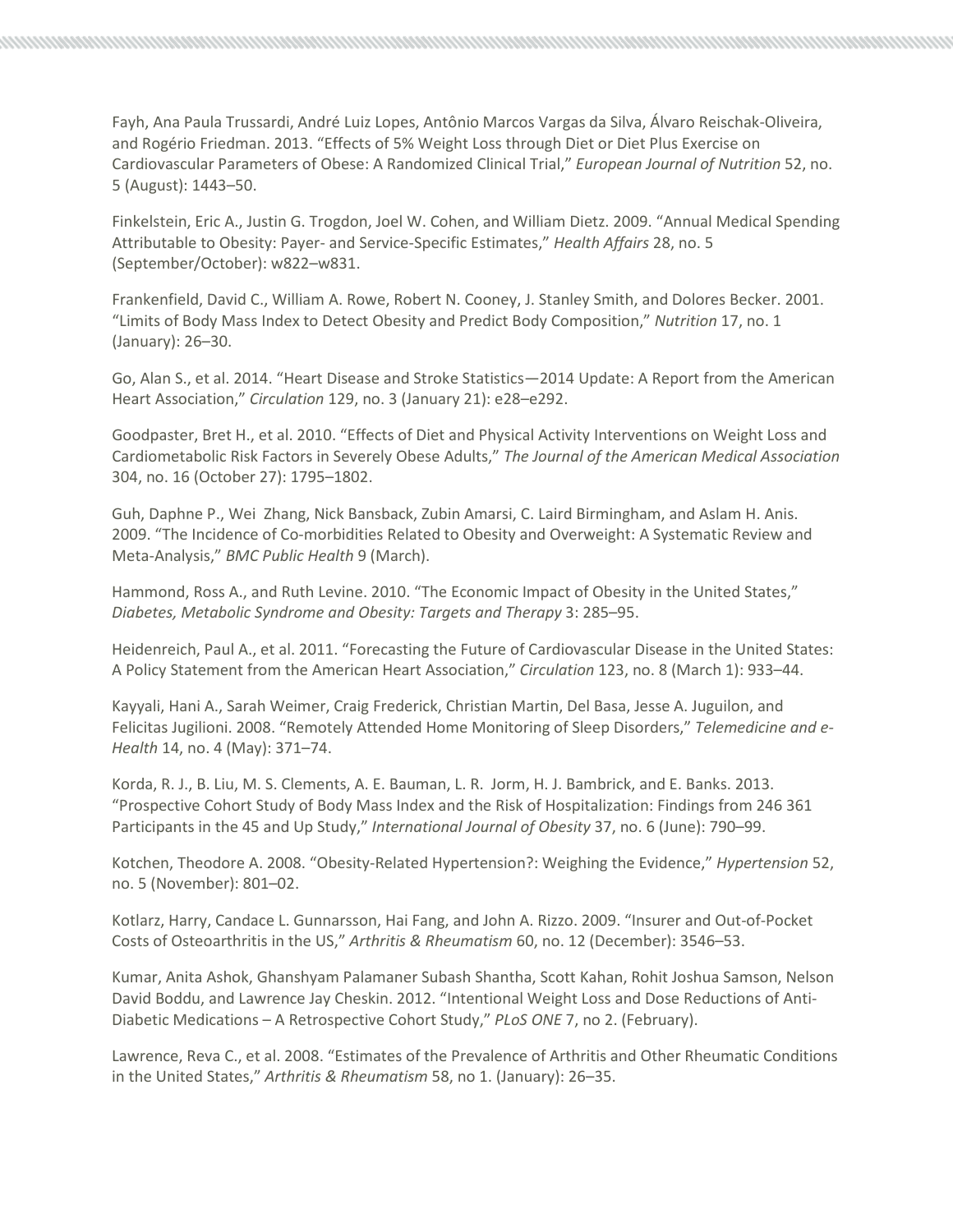Mariotto, Angela B., K. Robin Yabroff, Yongwu Shao, Eric J. Feuer, and Martin L. Brown. 2011. "Projections of the Cost of Cancer Care in the United States: 2010–2020," *Journal of the National Cancer Institute* 103, no. 2 (January 19): 117–28.

Messier, Stephen P., et al. 2004. "Exercise and Dietary Weight Loss in Overweight and Obese Older Adults with Knee Osteoarthritis," *Arthritis & Rheumatism* 50, no. 5 (May): 1501–10.

National Cancer Institute (NCI). 2012. "Obesity and Cancer Risk." www.cancer.gov/cancertopics/factsheet/Risk/obesity. Accessed July 25, 2014.

National Heart, Lung, and Blood Institute (NHLBI). 2012. "What Is Coronary Heart Disease?" August 23.

OECD. 2014. "Obesity Update."

Ogden, Cynthia L., Molly M. Lamb, Margaret D. Carroll, and Katherine M. Flegal. 2010. "Obesity and Socioeconomic Status in Adults: United States, 2005–2008," *NCHS Data Brief*, no. 50 (December).

Ogden, Cynthia L., Margaret D. Carroll, Brian K. Kit, and Katherine M. Flegal. 2014. "Prevalence of Childhood and Adult Obesity in the United States, 2011–2012," *The Journal of the American Medical Association* 311, no. 8 (February 26): 806–814.

Oliveria, Susan A., David T. Felson, John I. Reed, Priscilla A. Cirillo, and Alexander M. Walker. 1995. "Incidence of Symptomatic Hand, Hip, And Knee Osteoarthritis among Patients in a Health Maintenance Organization," *Arthritis & Rheumatism* 38, no.8 (August): 1134–41.

Oster, Gerry, David Thompson, John Edelsberg, Amy P. Bird, and Graham A. Colditz. 1999. "Lifetime Health and Economic Benefits of Weight Loss among Obese Persons," *American Journal of Public Health* 89, no. 10 (October): 1536–42.

Park, Chan W., and Alfonso Torquati. 2011. "Physiology of Weight Loss Surgery," *Surgical Clinics of North America* 91, no. 6 (December): 1149–61.

Pillar, Giora, and Naim Shehadeh. 2008. "Abdominal Fat and Sleep Apnea: The Chicken or the Egg?" *Diabetes Care* 31, no. 2 (February): S303–09.

Ribaric, G., J. N. Buchwald, and T. W. McGlennon. 2014. "Diabetes and Weight in Comparative Studies of Bariatric Surgery vs Conventional Medical Therapy: A Systematic Review and Meta-Analysis," *Obesity Surgery* 24, no. 3 (March): 437–55.

Rowe, Alexander K., Kenneth E. Powell, and W. Dana Flanders. 2004. "Why Population Attributable Fractions Can Sum to More Than One," *American Journal of Preventive Medicine* 26, no. 3 (April): 243– 49.

Surveillance Epidemiology, and End Results Program (SEER), National Cancer Institute. 2014a. "SEER Stat Fact Sheets: Breast Cancer." www.seer.cancer.gov/statfacts/html/breast.html. Accessed July 11, 2014.

SEER. 2014b. "SEER Stat Fact Sheets: Colon and Rectum Cancer." www.seer.cancer.gov/statfacts/html/colorect.html. Accessed July 11, 2014.

Thorpe, Kenneth E., Curtis S. Florence, David H. Howard, and Peter Joski. 2004. "The Impact of Obesity on Rising Medical Spending," *Health Affairs* "Web Exclusive" (October 20).